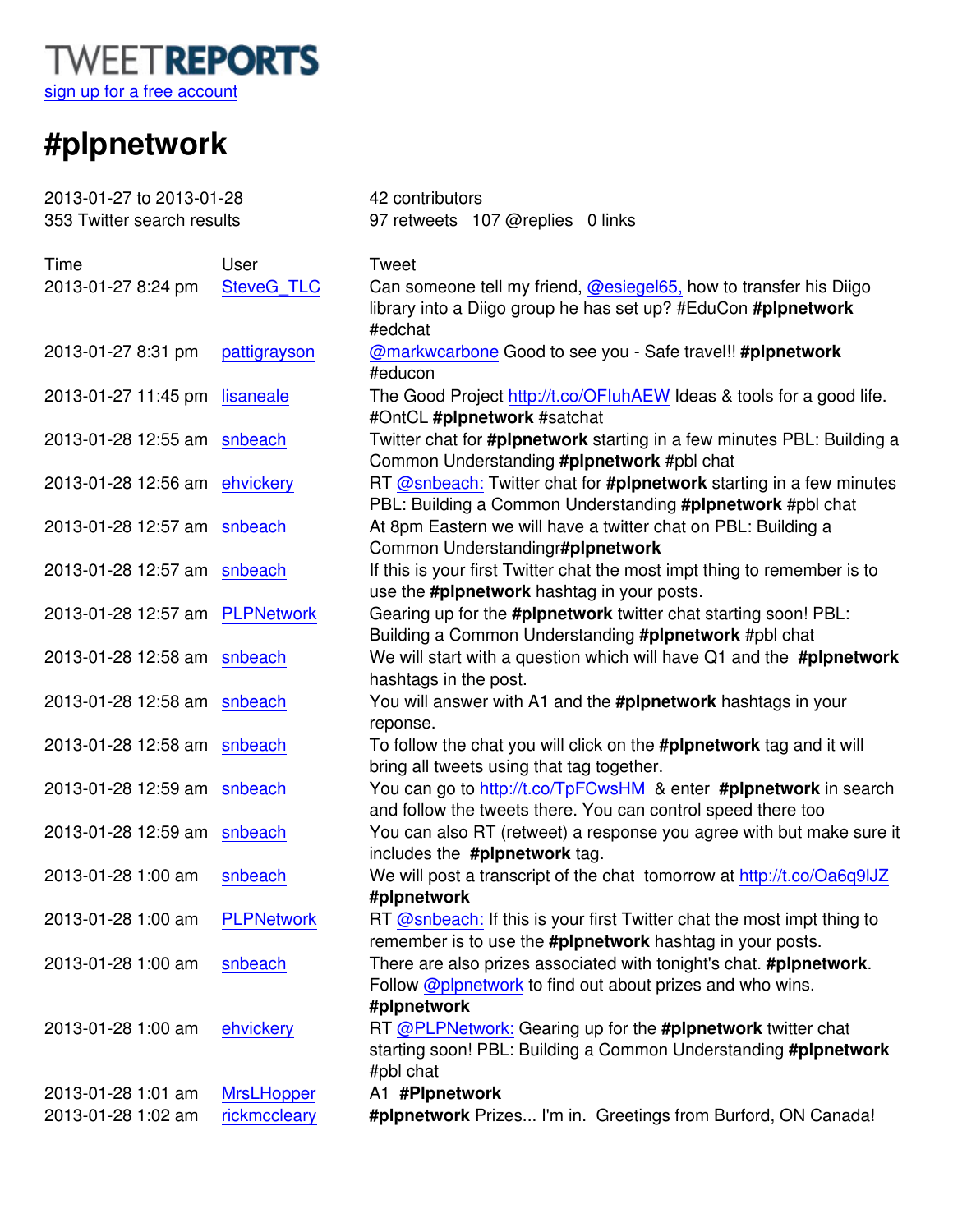| 2013-01-28 1:02 am | megeross               | <b>@snbeach</b> is this where I enter my email address? <b>#plpnetwork</b> |
|--------------------|------------------------|----------------------------------------------------------------------------|
| 2013-01-28 1:03 am | amusone                | Hi @rickmccleary! How are you? #plpnetwork #plpnetwork                     |
| 2013-01-28 1:03 am | megeross               | @PLPNetwork mpotts@office.ldcsb.on.ca #plpnetwork                          |
| 2013-01-28 1:04 am | Amanda Pickrell        | Hi @MrsLHopper and @amusone! Good to see you! #plpnetwork                  |
| 2013-01-28 1:04 am | snbeach                | To be eligible for prizes for tonight's PBL chat enter here. We will       |
|                    |                        | announce through @plpnetwork account. http://t.co/Dtk13vYn                 |
|                    |                        | #plpnetwork                                                                |
| 2013-01-28 1:04 am | <b>PLPNetwork</b>      | RT @snbeach: At 8pm Eastern we will have a twitter chat on PBL:            |
|                    |                        | Building a Common Understandingr#plpnetwork                                |
| 2013-01-28 1:04 am | snbeach                | Ready for the first question? #plpnetwork                                  |
|                    |                        |                                                                            |
| 2013-01-28 1:04 am | <b>PLPNetwork</b>      | RT @snbeach: We will start with a question which will have Q1 and          |
|                    |                        | the #plpnetwork hashtags in the post.                                      |
| 2013-01-28 1:04 am | <b>PLPNetwork</b>      | RT @snbeach: You will answer with A1 and the #plpnetwork                   |
|                    |                        | hashtags in your reponse.                                                  |
| 2013-01-28 1:04 am | <b>PLPNetwork</b>      | RT @snbeach: To follow the chat you will click on the #plpnetwork          |
|                    |                        | tag and it will bring all tweets using that tag together.                  |
| 2013-01-28 1:04 am | <b>PLPNetwork</b>      | RT @snbeach: You can go to http://t.co/TpFCwsHM & enter                    |
|                    |                        | #plpnetwork in search and follow the tweets there. You can control         |
|                    |                        | speed there too                                                            |
| 2013-01-28 1:04 am | <b>PLPNetwork</b>      | RT @snbeach: You can also RT (retweet) a response you agree with           |
|                    |                        | but make sure it includes the #plpnetwork tag.                             |
| 2013-01-28 1:04 am | <b>PLPNetwork</b>      | RT @snbeach: We will post a transcript of the chat tomorrow at             |
|                    |                        | http://t.co/Oa6q9IJZ #plpnetwork                                           |
| 2013-01-28 1:05 am | <b>PLPNetwork</b>      | RT @snbeach: There are also prizes associated with tonight's chat.         |
|                    |                        | #plpnetwork. Follow @plpnetwork to find out about prizes and who           |
|                    |                        | wins. #plpnetwork                                                          |
| 2013-01-28 1:05 am | snbeach                | Q.1 How do you define project based learning? #plpnetwork                  |
| 2013-01-28 1:05 am | rickmccleary           | <b>@amusone #plpnetwork</b> Hi Amy. I've had a rough week but looking      |
|                    |                        | forward to a great chat. Hope you're doing well?                           |
| 2013-01-28 1:05 am | <b>PLPNetwork</b>      | RT @snbeach: Q.1 How do you define project based learning?                 |
|                    |                        | #plpnetwork                                                                |
| 2013-01-28 1:05 am | <b>Amanda Pickrell</b> | A1 student driven learning that results in a project that demonstrates     |
|                    |                        | the learning #plpnetwork                                                   |
|                    |                        |                                                                            |
| 2013-01-28 1:06 am | amusone                | @rickmccleary Yes. Good weekend and ready for work tomorrow.               |
|                    |                        | #plpnetwork                                                                |
| 2013-01-28 1:06 am | snbeach                | Q1 + Is Passion Based Learning? Project Based Learning? Problem            |
|                    |                        | based learning? all PBL in the way you define it? #plpnetwork              |
| 2013-01-28 1:06 am | snbeach                | RT @Amanda Pickrell: A1 student driven learning that results in a          |
|                    |                        | project that demonstrates the learning #plpnetwork                         |
| 2013-01-28 1:06 am | <b>MrsLHopper</b>      | A1 PBL is less about the product and more about the process.               |
|                    |                        | #Plpnetwork                                                                |
| 2013-01-28 1:06 am | snbeach                | RT @MrsLHopper: A1 PBL is less about the product and more about            |
|                    |                        | the process. #Plpnetwork                                                   |
| 2013-01-28 1:06 am | <b>MichWetzel</b>      | Join us for a <b>#plpnetwork</b> chat about PBL http://t.co/qTT3a9oe       |
| 2013-01-28 1:06 am | snbeach                | @MrsLHopper Tell me more about that what do you mean?                      |
|                    |                        | #plpnetwork                                                                |
| 2013-01-28 1:07 am | snbeach                | RT @PLPNetwork: Q.1 How do you define project based learning?              |
|                    |                        | #plpnetwork                                                                |
| 2013-01-28 1:07 am | snbeach                | RT @MichWetzel: Join us for a #plpnetwork chat about PBL                   |
|                    |                        | http://t.co/qTT3a9oe                                                       |
|                    |                        |                                                                            |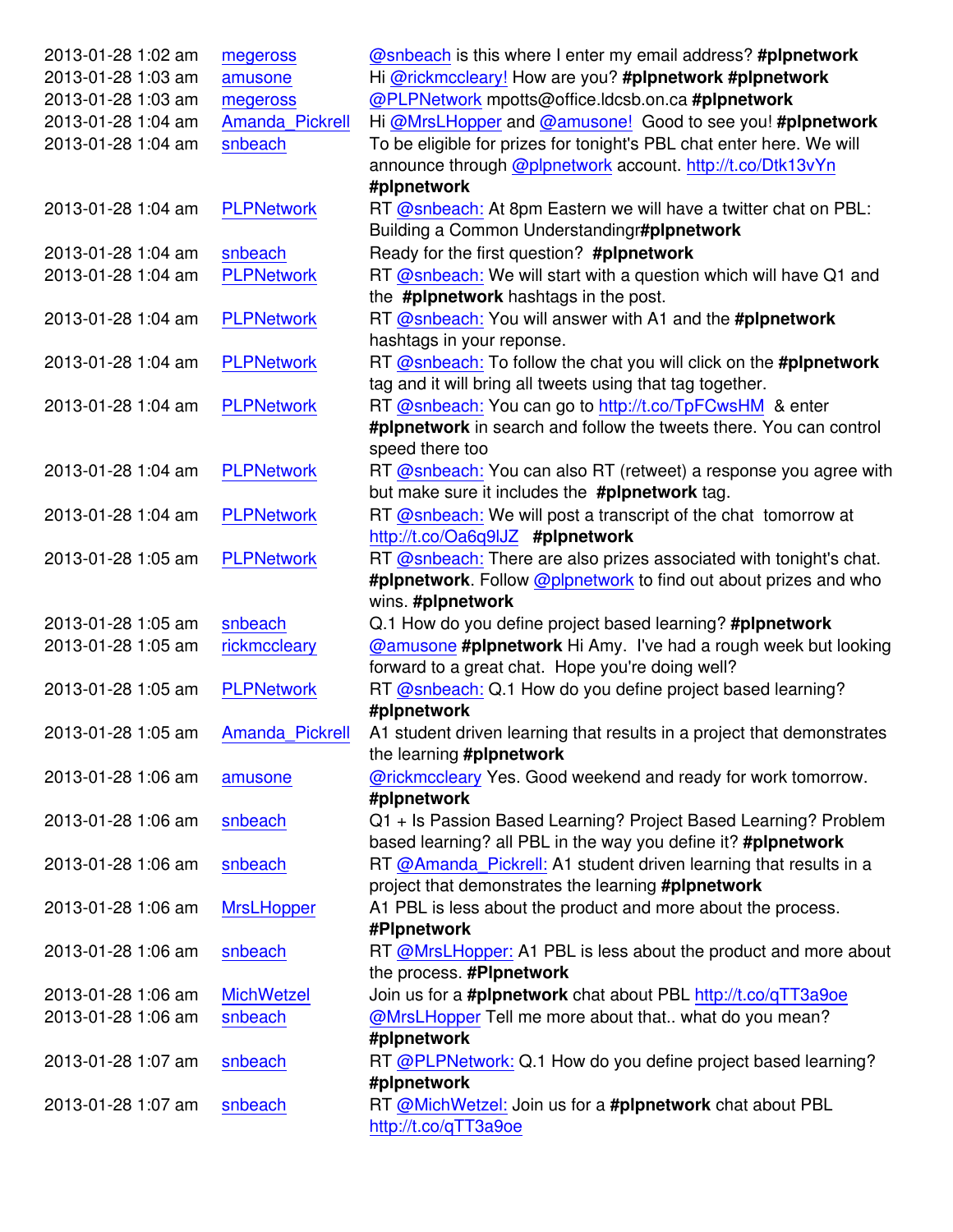| 2013-01-28 1:07 am | amusone           | #plpnetwork PBL is student centered, can be messy. #plpnetwork                                                                                          |
|--------------------|-------------------|---------------------------------------------------------------------------------------------------------------------------------------------------------|
| 2013-01-28 1:07 am | lanihall          | #plpnetwork A1 PBL student driven inquiry, usually real world based,<br>culminating in authentic assessment                                             |
| 2013-01-28 1:07 am | rickmccleary      | #plpnetwork A1 Project Based Learning that is passion and problem<br>based. Student led!                                                                |
| 2013-01-28 1:07 am | <b>MrsCGibson</b> | A1 students working together toward a specific goal #plpnetwork                                                                                         |
| 2013-01-28 1:07 am | snbeach           | Q1 for tonight's chat on PBL: Building a Common Understanding is<br>about defining the term. Define PBL. #plpnetwork                                    |
| 2013-01-28 1:08 am | bcteacher         | A1 PBL is all about authentic learning & opportunities to connect. This<br>isn't teaching to the test. #plpnetwork                                      |
| 2013-01-28 1:08 am | <b>MrsLHopper</b> | <b>@snbeach</b> we know that the real learning takes place in the process.<br>So we give students choice and control in the end product.<br>#Plpnetwork |
| 2013-01-28 1:08 am | snbeach           | Make sure you are following @plpnetwork to see who gets the prizes.<br>#plpnetwork http://t.co/Dtk13vYn                                                 |
| 2013-01-28 1:08 am | <b>MrsCGibson</b> | A1 the teacher is the facilitator, not the keeper of all knowledge<br>#plpnetwork                                                                       |
| 2013-01-28 1:08 am | ehvickery         | #plpnetwork based on student interest; problem solving, importance                                                                                      |
| 2013-01-28 1:09 am | <b>PLPNetwork</b> | RT @snbeach: Q1 + Is Passion Based Learning? Project Based                                                                                              |
|                    |                   | Learning? Problem based learning? all PBL in the way you define it?                                                                                     |
|                    |                   | #plpnetwork                                                                                                                                             |
| 2013-01-28 1:09 am | <b>MrsLHopper</b> | @MrsCGibson Yes! Collaboration is a huge part of PBL.<br>#Plpnetwork                                                                                    |
| 2013-01-28 1:09 am | snbeach           | Q1 for tonight's chat on PBL: Building a Common Understanding<br>Define PBL. #plpnetwork                                                                |
| 2013-01-28 1:09 am | amusone           | #plpnetwork authentic learning situations #plpnetwork                                                                                                   |
| 2013-01-28 1:09 am | lanihall          | #plpnetwork A! wondering if it can be problem seeking                                                                                                   |
| 2013-01-28 1:10 am | snbeach           | I would recommend that you ask each other to clarify and extend their<br>tweets for deeper understanding too- be sure and use #plpnetwork               |
|                    |                   | tag                                                                                                                                                     |
| 2013-01-28 1:10 am | ehvickery         | #plpnetwork crossing disciplines; meaningful; of interest                                                                                               |
| 2013-01-28 1:10 am | rickmccleary      | @amusone #plpnetwork A1: Yes authentic inquiry based learning                                                                                           |
|                    |                   | situations.                                                                                                                                             |
| 2013-01-28 1:10 am | lanihall          | <b>@amusone share with me a bit about authentic #plpnetwork</b>                                                                                         |
| 2013-01-28 1:11 am | bcteacher         | RT @rickmccleary: #plpnetwork A1 Project Based Learning that is<br>passion and problem based. Student led!                                              |
| 2013-01-28 1:11 am | <b>MrsCGibson</b> | @lanihall tell me more what you mean when you say "wondering if it<br>can be problem seeking" #plpnetwork                                               |
| 2013-01-28 1:11 am | <b>MrsLHopper</b> | <b>@lanihall If it's authentic it should be. #Plpnetwork</b>                                                                                            |
| 2013-01-28 1:11 am | snbeach           | Q2: Are Passion Based Learning- Project Based Learning- Problem                                                                                         |
|                    |                   | based learning the same thing and we just call them PBL?                                                                                                |
|                    |                   | #plpnetwork                                                                                                                                             |
| 2013-01-28 1:11 am | Amanda Pickrell   | I think this is really important! RT @MrsCGibson: A1 the teacher is                                                                                     |
|                    |                   | the facilitator, not the keeper of all knowledge #plpnetwork                                                                                            |
| 2013-01-28 1:12 am | amusone           | #plpnetwork Authentic: relevant to students, helps make meaning of                                                                                      |
|                    |                   | their world & interests, helping others too #plpnetwork                                                                                                 |
| 2013-01-28 1:13 am | ehvickery         | #plpnetwork to answer your question: yes - But, is it "doable" with<br>constraints on school schedules?                                                 |
| 2013-01-28 1:13 am | lanihall          | @MrsCGibson #plpnetwork just thinking that students in search of                                                                                        |
|                    |                   | problems can lead to deeper learning?                                                                                                                   |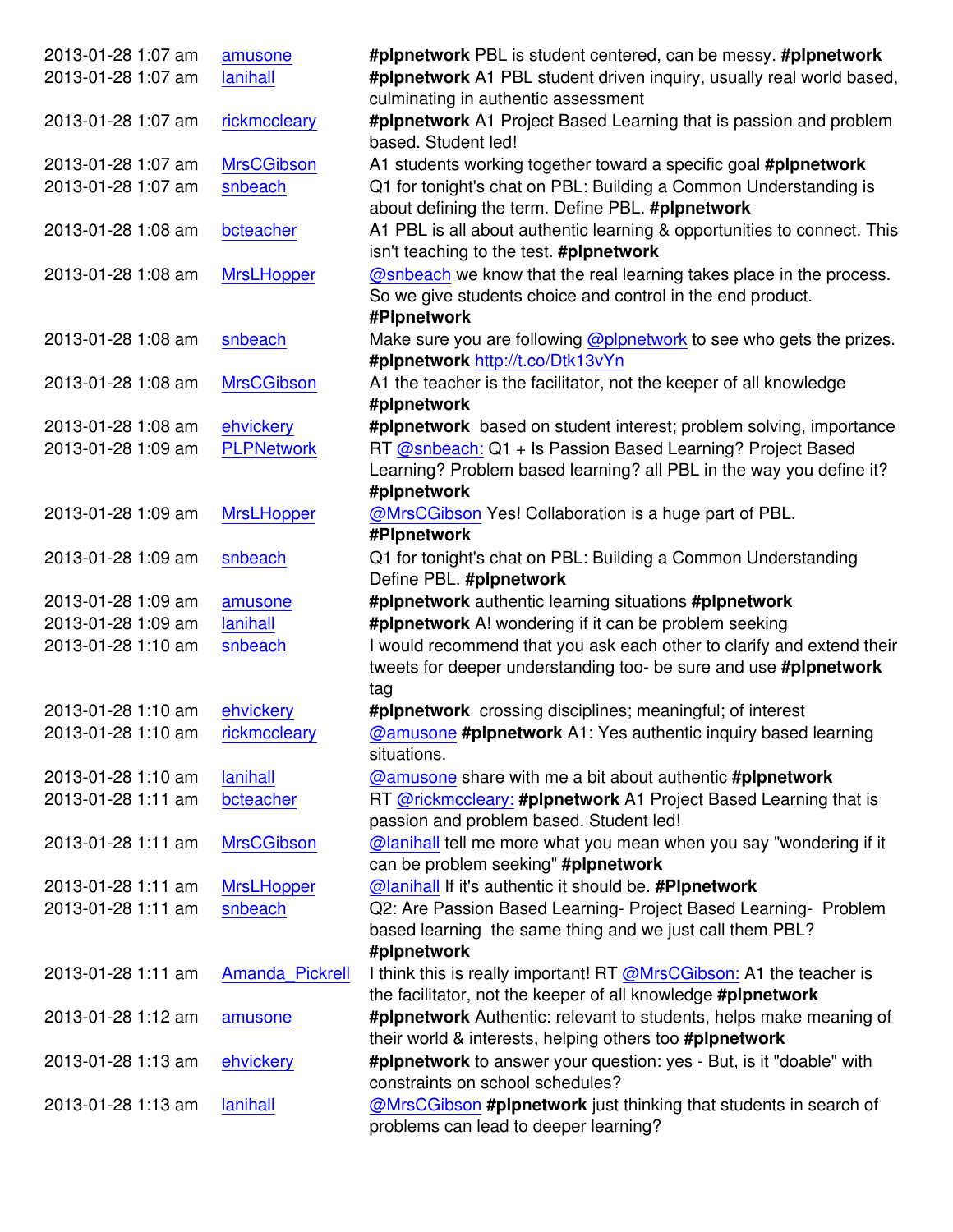| 2013-01-28 1:13 am | snbeach                | Q2 PBL= Passion, problem and project-- or just project based<br>learning? Are they the same or different? #plpnetwork               |
|--------------------|------------------------|-------------------------------------------------------------------------------------------------------------------------------------|
| 2013-01-28 1:13 am | bcteacher              | A1 PBL is auth. if students use their learning to connect to their                                                                  |
|                    |                        | community in some way. Learning must extend beyond classroom.                                                                       |
|                    |                        | #plpnetwork                                                                                                                         |
| 2013-01-28 1:13 am | amusone                | @snbeachCould they all be under the umbrella of PBL,                                                                                |
|                    |                        | interrelated? #plpnetwork                                                                                                           |
| 2013-01-28 1:13 am | <b>PLPNetwork</b>      | RT @snbeach: Q2 PBL= Passion, problem and project-- or just                                                                         |
|                    |                        | project based learning? Are they the same or different ? #plpnetwork                                                                |
| 2013-01-28 1:13 am | <b>MrsLHopper</b>      | RT @amusone: #plpnetwork Authentic: relevant to students, helps                                                                     |
|                    |                        | make meaning of their world & interests, helping others too                                                                         |
|                    |                        | #PIpnetwork                                                                                                                         |
| 2013-01-28 1:14 am | Amanda Pickrell        | A2 I think sodemonstrating learning when following a passion                                                                        |
|                    |                        | #plpnetwork                                                                                                                         |
| 2013-01-28 1:14 am | amusone                | @bcteacher Mind sharing example, beyond classroom? #plpnetwork                                                                      |
| 2013-01-28 1:14 am | snbeach                | Q2 + for example-- this post says one is better than the others--                                                                   |
|                    |                        | http://t.co/F1FkERUi #plpnetwork Agree? Disagree?                                                                                   |
| 2013-01-28 1:14 am | lasic                  | > @snbeach Was building Hiroshima nuke a passion-based or                                                                           |
|                    |                        | problem-based learning? Deeper questions before squabble about                                                                      |
|                    |                        | labels? #plpnetwork                                                                                                                 |
| 2013-01-28 1:14 am | <b>Amanda Pickrell</b> | A2 demonstrating learning resulting in a project <b>#plpnetwork</b>                                                                 |
| 2013-01-28 1:14 am | beachcat11             | Hi there #plpnetwork! Late here, but listening in. Don't know what I                                                                |
|                    |                        | know about PBL, but looking to find out and ready to learn!                                                                         |
| 2013-01-28 1:14 am | <b>MrsCGibson</b>      | A2 And how does Inquiry based fit into all of it? #plpnetwork                                                                       |
| 2013-01-28 1:14 am | <b>Amanda Pickrell</b> | A2 demonstrating what we've learned by solving a problem                                                                            |
|                    |                        | #plpnetwork                                                                                                                         |
| 2013-01-28 1:15 am | <b>Amanda Pickrell</b> | A2 for me it's the demonstration of learning that is what is most                                                                   |
|                    |                        | important #plpnetwork                                                                                                               |
| 2013-01-28 1:15 am | snbeach                | @megeross Make sure you use #plpnetwork and they will all come                                                                      |
|                    |                        | together @amusone will you help her?                                                                                                |
| 2013-01-28 1:15 am | lanihall               | #plpnetwork A2 i see them on a continuum --- more teacher directed                                                                  |
|                    |                        | to more student directed project to problem                                                                                         |
| 2013-01-28 1:15 am | lanihall               | @MrsCGibson #plpnetwork do you think subsets of inquiry based                                                                       |
|                    |                        | learning                                                                                                                            |
| 2013-01-28 1:15 am | <b>TeachersNet</b>     | . @snbeach Thank for posing that question because I have been                                                                       |
|                    |                        | confused about the various uses of "PBL." #plpnetwork                                                                               |
| 2013-01-28 1:16 am | bcteacher              | @amuseone Students at my school are constructing bird feeders for                                                                   |
|                    |                        | local wildlife. Also maintain registered Monarch way station.                                                                       |
|                    |                        | #plpnetwork                                                                                                                         |
| 2013-01-28 1:16 am | ehelfant               | not same-differences sometimes subtle-passion doesn't need prob                                                                     |
|                    |                        | or project- Prob seems smaller subset-not necessarily driving?                                                                      |
|                    |                        | #plpnetwork                                                                                                                         |
| 2013-01-28 1:16 am | snbeach                | @lasic We are exploring PBL: Building a Common Understanding So<br>you tell me? #plpnetwork I do not have answers I am facilitating |
| 2013-01-28 1:16 am | <b>MrsLHopper</b>      | @MrsCGibson great question. Wondering if IBL and PBL are the                                                                        |
|                    |                        | same. #plpnetwork                                                                                                                   |
| 2013-01-28 1:16 am | amusone                | "Life is messy, and so are well-constructed PrBL units."                                                                            |
|                    |                        | http://t.co/7ciNPaXV #plpnetwork                                                                                                    |
| 2013-01-28 1:17 am | <b>TaniaBumstead</b>   | @lanihall I like the idea of a continuum. I have been sitting here                                                                  |
|                    |                        | trying to come up with a good response to these tweets <b>#plpnetwork</b>                                                           |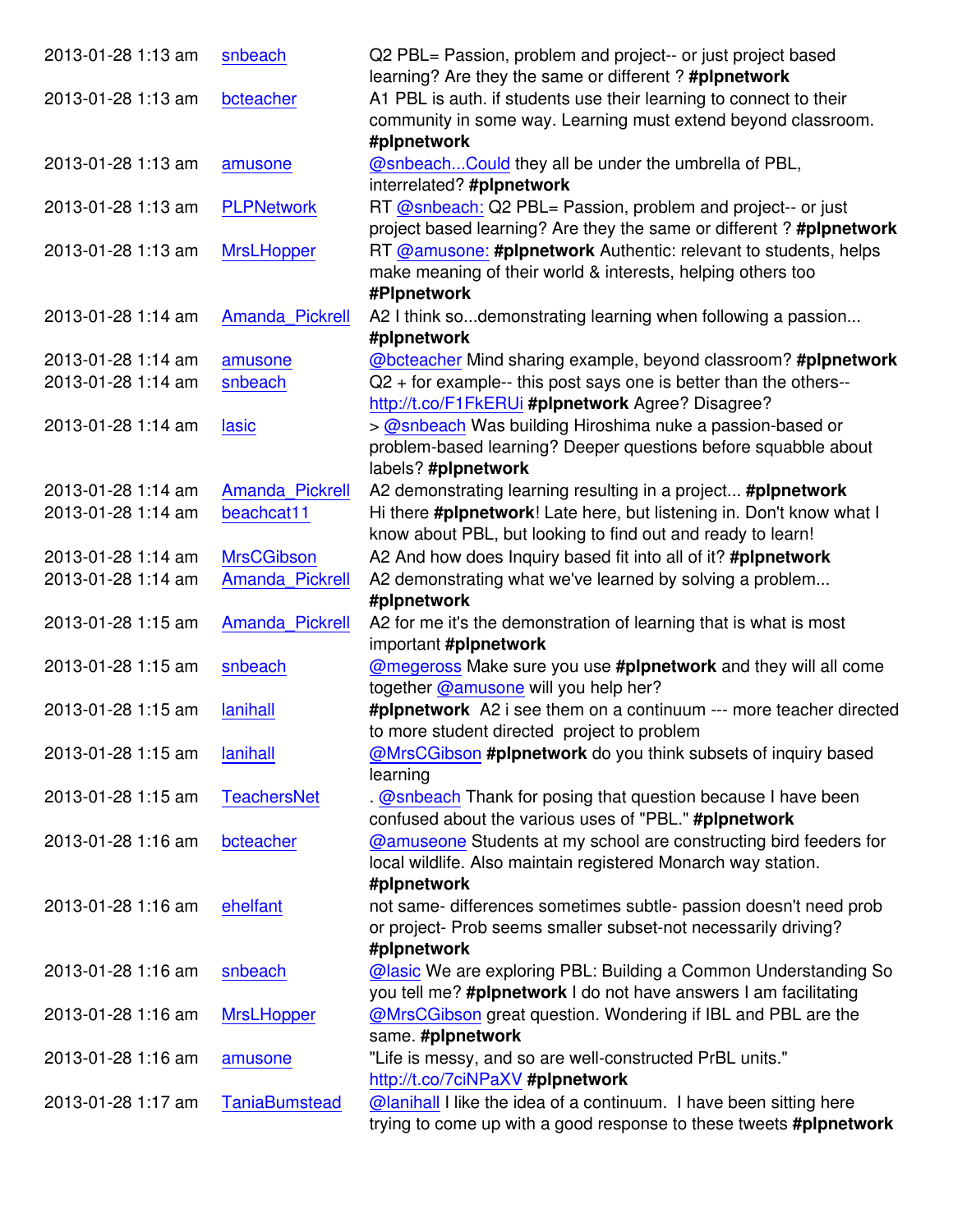| 2013-01-28 1:17 am | snbeach              | $Q2 + i$ is it impt to keep PBL pure (Project based learning)?<br>#plpnetwork               |
|--------------------|----------------------|---------------------------------------------------------------------------------------------|
| 2013-01-28 1:17 am | lanihall             | #plpnetwork wondering is passion based more student driven than                             |
|                    |                      | the others                                                                                  |
| 2013-01-28 1:17 am | beachcat11           | @TeachersNet @snbeach Me too. I dont think I understand the                                 |
|                    |                      | difference yet? #plpnetwork                                                                 |
| 2013-01-28 1:17 am | amusone              | @bcteacher Thank you for sharing. #plpnetwork                                               |
| 2013-01-28 1:17 am | <b>MrsCGibson</b>    | I think so! RT @amusone: @snbeachCould they all be under the                                |
|                    |                      | umbrella of PBL, interrelated? #plpnetwork                                                  |
| 2013-01-28 1:17 am | megeross             | @snbeach thanks that helps. #plpnetwork                                                     |
| 2013-01-28 1:18 am | ehvickery            | #plpnetwork It is not always required that a project solve a problem.                       |
| 2013-01-28 1:18 am | bcteacher            | <b>@ehelfant Good points. Subtle differences, but as a pedagogical</b>                      |
|                    |                      | approach they all fall under the same big umbrella, methinks.                               |
|                    |                      | #plpnetwork                                                                                 |
| 2013-01-28 1:18 am | rickmccleary         | #plpnetwork My latest PBL unit on Space. nhttp://t.co/ctcrgLGK                              |
| 2013-01-28 1:19 am | beachcat11           | @lanihall Is it more about the director of the learning, or the type of                     |
|                    |                      | learning? #plpnetwork                                                                       |
| 2013-01-28 1:19 am | <b>TaniaBumstead</b> | @snbeach prue! What do we mean by that #plpnetwork                                          |
| 2013-01-28 1:19 am | lanihall             | #plpnetwork thinking when student passions and questions drive                              |
|                    |                      | learning then learning is deepest, and sticky                                               |
| 2013-01-28 1:19 am | ehelfant             | important 2keep it authentic, student-centered inquiry based- don't                         |
|                    |                      | much care if we color outside the lines of a formal PBL def                                 |
|                    |                      | #plpnetwork                                                                                 |
| 2013-01-28 1:19 am | amusone              | @rickmccleary We're doing one too. Maybe we can connect and                                 |
|                    |                      | share. I will message you. #plpnetwork                                                      |
| 2013-01-28 1:19 am | snbeach              | Q3 #plpnetwork Some use PBL with a focus on the project and                                 |
|                    |                      | students learning from the exp. Some focus on process - what say                            |
|                    |                      | you?                                                                                        |
| 2013-01-28 1:19 am | <b>PLPNetwork</b>    | @megeross thanks for joining in! be sure to use #plpnetwork (with                           |
|                    |                      | the hashtag) so everyone can see your tweets.                                               |
| 2013-01-28 1:19 am | <b>PLPNetwork</b>    | RT @snbeach: Q3 #plpnetwork Some use PBL with a focus on the                                |
|                    |                      | project and students learning from the exp. Some focus on process -                         |
| 2013-01-28 1:19 am | beachcat11           | what say you?<br><b>@rickmccleary That sounded so fantastic the other night Rick! Was a</b> |
|                    |                      | great example for people to hear about. Loved it. #plpnetwork                               |
| 2013-01-28 1:20 am | amusone              | @lanihalllike the idea of learning being sticky #plpnetwork                                 |
| 2013-01-28 1:20 am | snbeach              | Make sure you use #plpnetwork in your posts and answers. Follow                             |
|                    |                      | @plpnetwork                                                                                 |
| 2013-01-28 1:20 am | lanihall             | @beachcat11 not sure i understand types of learning? #plpnetwork                            |
| 2013-01-28 1:20 am | snbeach              | @TaniaBumstead I may have miskeyed I meant pure. Some see                                   |
|                    |                      | PBL as a purist approach to be done a certain way. What say you?                            |
|                    |                      | #plpnetwork                                                                                 |
| 2013-01-28 1:20 am | <b>MrsLHopper</b>    | <b>@lanihall Maybe.</b> The passion piece is important. We must stop                        |
|                    |                      | having students leave interests at the door. #plpnetwork                                    |
| 2013-01-28 1:21 am | Amanda Pickrell      | yes! RT @lanihall: #plpnetwork thinking when student passions and                           |
|                    |                      | questions drive learning then learning is deepest, and sticky                               |
|                    |                      | #plpnetwork                                                                                 |
| 2013-01-28 1:21 am | <b>MrsCGibson</b>    | A3 I think it depends upon what your goal as the teacher is.                                |
|                    |                      | #plpnetwork                                                                                 |
| 2013-01-28 1:21 am | ehvickery            | <b>#plpnetwork</b> Agreed with the premise of PBL; what about "grading"                     |
|                    |                      |                                                                                             |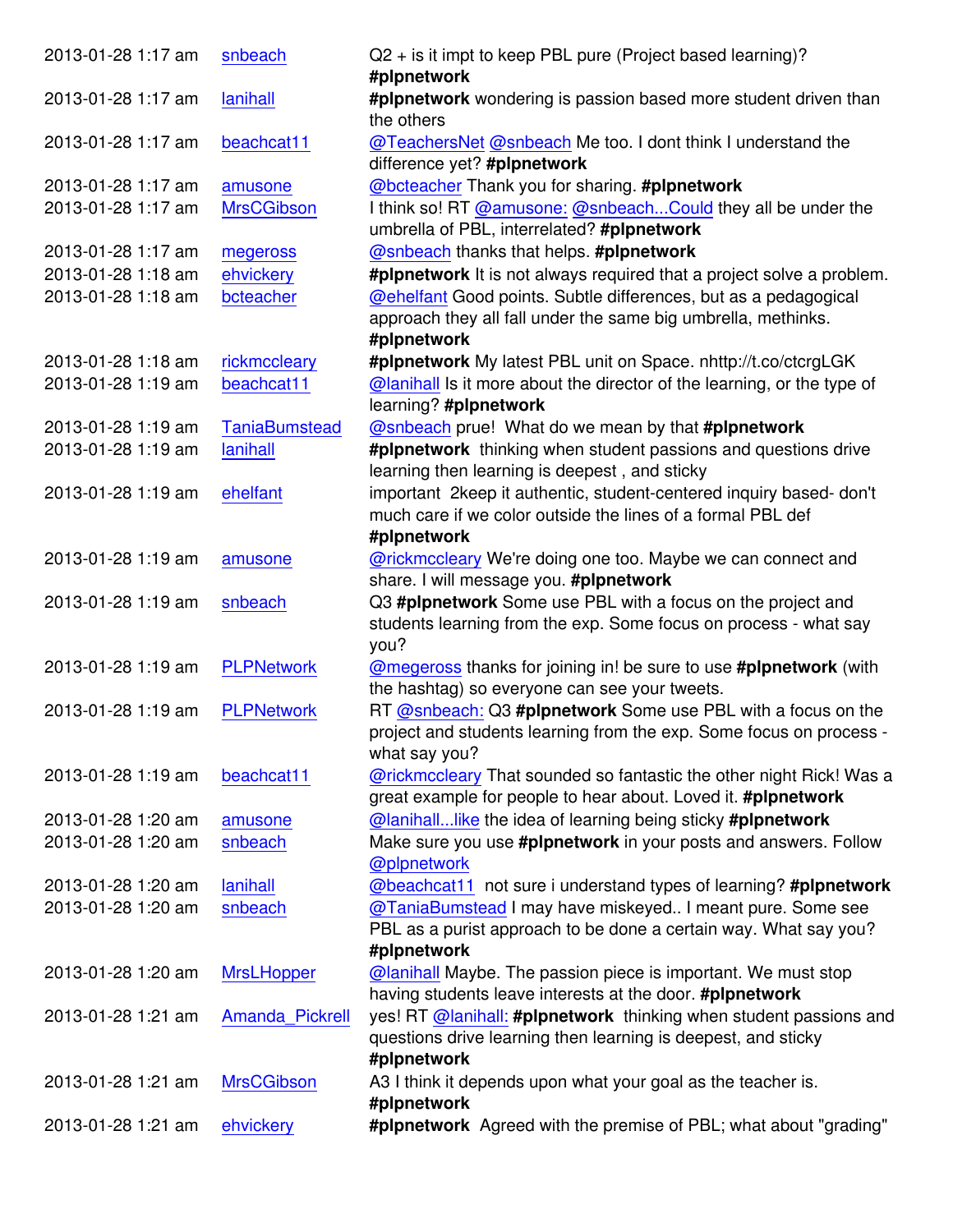|                    |                        | -- the elephant in the room - standardized test scores?                                                        |
|--------------------|------------------------|----------------------------------------------------------------------------------------------------------------|
| 2013-01-28 1:21 am | megeross               | @PLPNetwork A2 passion might not initially be there but can spark                                              |
|                    |                        | with inquiry #plpnetwork                                                                                       |
| 2013-01-28 1:21 am | fisher1000             | @snbeach #plpnetwork @langwitches just blogged this:                                                           |
|                    |                        | http://t.co/n3GvNkOx I'm seeing project AND passion!                                                           |
|                    |                        | #AndImHonored                                                                                                  |
| 2013-01-28 1:21 am | snbeach                | RT @fisher1000: @snbeach #plpnetwork @langwitches just blogged                                                 |
|                    |                        | this: http://t.co/n3GvNkOx I'm seeing project AND passion!                                                     |
|                    |                        | #AndImHonored                                                                                                  |
| 2013-01-28 1:21 am | <b>TaniaBumstead</b>   | @snbeach #plpnetwork I think it depends what you teach. I teach                                                |
|                    |                        | science and its a combination of process and experience.                                                       |
| 2013-01-28 1:21 am | <b>Amanda Pickrell</b> | A3 - process not product or project is most importantn #plpnetwork                                             |
| 2013-01-28 1:21 am | lanihall               | #plpnetwork A3 process-- isn't learning about process                                                          |
| 2013-01-28 1:21 am | rickmccleary           | @beachcat11 #plpnetwork Thanks Cathy, you're always so                                                         |
|                    |                        | complimentary. It is a real blast to let the Ss lead & watch where they                                        |
|                    |                        | go!                                                                                                            |
| 2013-01-28 1:22 am | amusone                | <b>@snbeach</b> Pure approachwhat about basic skills, like emerging                                            |
|                    |                        | readers need #plpnetwork                                                                                       |
| 2013-01-28 1:22 am | beachcat11             | <b>@lanihall PBL</b> sometimes referring more to the process than the                                          |
|                    |                        | product? #plpnetwork                                                                                           |
| 2013-01-28 1:22 am | ehvickery              | #pipnetwork To paraphrase: Who ever owns the assessments owns                                                  |
|                    |                        | the world.                                                                                                     |
| 2013-01-28 1:22 am | <b>MrsLHopper</b>      | Yes! RT @lanihall: #plpnetwork A3 process-- isnt learning about                                                |
|                    |                        | process #plpnetwork                                                                                            |
| 2013-01-28 1:22 am | amusone                | RT @Amanda_Pickrell: A3 - process not product or project is most                                               |
|                    |                        | important (regards to student learning) #plpnetwork                                                            |
| 2013-01-28 1:22 am | snbeach                | We are looking at PBL: Building a Common Understanding                                                         |
|                    |                        | #plpnetwork We are trying to come to a "common understanding"                                                  |
|                    |                        | Please share your views                                                                                        |
| 2013-01-28 1:23 am | <b>TaniaBumstead</b>   | @snbeach I would agree. I jumped into this discussion and not even                                             |
|                    |                        | sure how or where it stared. that is 'pure' interest #plpnetwork                                               |
| 2013-01-28 1:23 am | <b>DaniellaWerman</b>  | A3 #plpnetwork nl think the process and product can be one and the                                             |
|                    |                        | same. Whatever product we want from our students we may                                                        |
| 2013-01-28 1:24 am | snbeach                | Q3 Still going deeper developing a common understanding                                                        |
|                    |                        | #plpnetwork ready for Q3?                                                                                      |
| 2013-01-28 1:24 am | ehvickery              | #plpnetwork Yes ready to Q3                                                                                    |
| 2013-01-28 1:24 am | megeross               | @TaniaBumstead @snbeach A3 I agree that it depends. You'd like to                                              |
|                    |                        | think that two could go hand in hand #plpnetwork                                                               |
| 2013-01-28 1:24 am | snbeach                | @TaniaBumstead Search #plpnetwork tag and you can follow the                                                   |
|                    |                        | stream you can do it in Twitterfall to make it easy.                                                           |
| 2013-01-28 1:24 am | rickmccleary           | @snbeach #plpnetwork A3 You must focus on the Ss & let them                                                    |
|                    |                        | lead the process.                                                                                              |
| 2013-01-28 1:24 am | <b>PLPNetwork</b>      | RT @snbeach: We are looking at PBL: Building a Common                                                          |
|                    |                        | Understanding #plpnetwork We are trying to come to a "common"                                                  |
|                    |                        | understanding" Please share your views                                                                         |
| 2013-01-28 1:25 am | <b>MrsLHopper</b>      | <b>@ehvickery I think supportive administrators make the difference</b>                                        |
| 2013-01-28 1:25 am |                        | when it comes to assessments and evaluation. #plpnetwork                                                       |
|                    | amusone                | RT @rickmccleary: @snbeach #plpnetwork A3 You must focus on<br>the Ss & let them lead the process. #plpnetwork |
| 2013-01-28 1:25 am |                        | Q4. So many of you have mentioned inquiry and driving questions-- Is                                           |
|                    | snbeach                |                                                                                                                |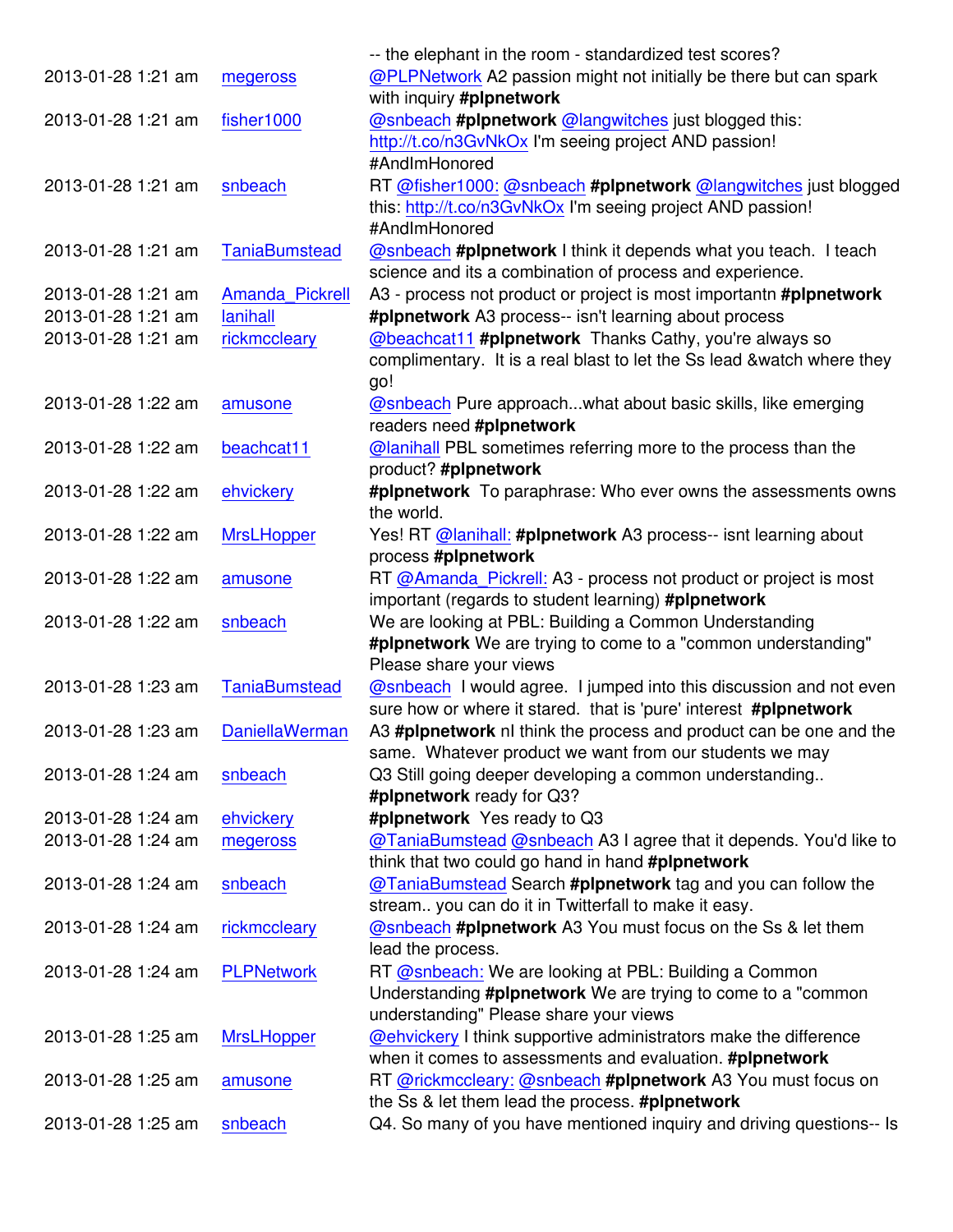|                    |                      | PBL a type of inquiry approach or inquiry just part of PBL?<br>#plpnetwork                                                                               |
|--------------------|----------------------|----------------------------------------------------------------------------------------------------------------------------------------------------------|
| 2013-01-28 1:26 am | snbeach              | RT @amusone: RT @rickmccleary: @snbeach #plpnetwork A3 You<br>must focus on the Ss & let them lead the process. #plpnetwork                              |
| 2013-01-28 1:26 am | snbeach              | RT @MrsLHopper: @ehvickery I think supportive administrators<br>make the difference when it comes to assessments and evaluation.<br>#plpnetwork          |
| 2013-01-28 1:26 am | snbeach              | RT @DaniellaWerman: A3 #plpnetwork nl think the process and<br>product can be one and the same. Whatever product we want from<br>our students we may     |
| 2013-01-28 1:26 am | <b>PLPNetwork</b>    | Congrats to @drmmtatom our first twitter chat prize winner! We will<br>mail you a print copy of The Connected Teacher: Powering Up<br>#plpnetwork        |
| 2013-01-28 1:26 am | snbeach              | RT @lanihall: #plpnetwork A3 process-- isn't learning about process                                                                                      |
| 2013-01-28 1:26 am | beachcat11           | @rickmccleary Think I need to delve into this part a little deeper<br>#plpnetwork                                                                        |
| 2013-01-28 1:27 am | lanihall             | #plpnetwork A4 seeing PBL as a subset of inquiry                                                                                                         |
| 2013-01-28 1:27 am | jenhegna             | RT @brendasherry: New Blog Post: Pedagogical Documentation<br>http://t.co/OKf0GE30 #plpnetwork #edchat #iste12                                           |
| 2013-01-28 1:27 am | snbeach              | @TaniaBumstead yes, but we open it to the network to help folks find<br>folks to follow through #plpnetwork chats.                                       |
| 2013-01-28 1:27 am | ehvickery            | @MrsLHopper If only it were in their hands alone that may be true.<br>#plpnetwork                                                                        |
| 2013-01-28 1:27 am | snbeach              | @HJGiffin Tonight I am facilitator. I want to know what YOU think?<br>#plpnetwork                                                                        |
| 2013-01-28 1:28 am | <b>MrsLHopper</b>    | @lanihall Can you go into more detail? #plpnetwork                                                                                                       |
| 2013-01-28 1:28 am | <b>TaniaBumstead</b> | @snbeach that is great. I think I follow most of the people here. That<br>is how I found the conversation #plpnetwork                                    |
| 2013-01-28 1:28 am | amusone              | <b>@jenhegna Thanks for the link! #plpnetwork</b>                                                                                                        |
| 2013-01-28 1:28 am | snbeach              | Q4-- Where does inquiry fit in building an understanding of PBL?<br>#plpnetwork                                                                          |
| 2013-01-28 1:28 am | rickmccleary         | <b>@snbeach #plpnetwork</b> A4 PBL springs from inquiry. Ss must be<br>allowed to be curious & investigative first then the Passion builds into<br>proj. |
| 2013-01-28 1:28 am | <b>MrsLHopper</b>    | <b>@ehvickery Tell me more. #plpnetwork</b>                                                                                                              |
| 2013-01-28 1:29 am | <b>MrsCGibson</b>    | A4 I think inquiry is part of PBL whether it is project, passion, or<br>problem based learning #plpnetwork                                               |
| 2013-01-28 1:29 am | betamiller           | <b>@snbeach Inquiry is an essential element for PBL. Otherwise you are</b><br>just doing projects #plpnetwork                                            |
| 2013-01-28 1:29 am | snbeach              | Q4 + Some said inquiry creates the passion do you agree? Is<br>passion an outcome or inquiry rather than a strategy? #plpnetwork                         |
| 2013-01-28 1:29 am | bcteacher            | A4 Inquiry & PBL intersect, but sometimes they are different. Think<br>venn diagram. Some overlap, some differences. #plpnetwork                         |
| 2013-01-28 1:29 am | snbeach              | @betamiller Yay! Was hoping you'd come. #plpnetwork                                                                                                      |
| 2013-01-28 1:29 am | snbeach              | RT @betamiller: @snbeach Inquiry is an essential element for PBL.<br>Otherwise you are just doing projects #plpnetwork                                   |
| 2013-01-28 1:30 am | amusone              | @MrsCGibson Can you share more? #plpnetwork                                                                                                              |
| 2013-01-28 1:30 am | rickmccleary         | <b>@beachcat11 #plpnetwork</b> We're taking a great course with Sheryl<br>right now that is phenomenal! Going through the whole PBL process.             |
| 2013-01-28 1:30 am | lanihall             | #plpnetwork passion can elicit inquiry, the process of inquiry can                                                                                       |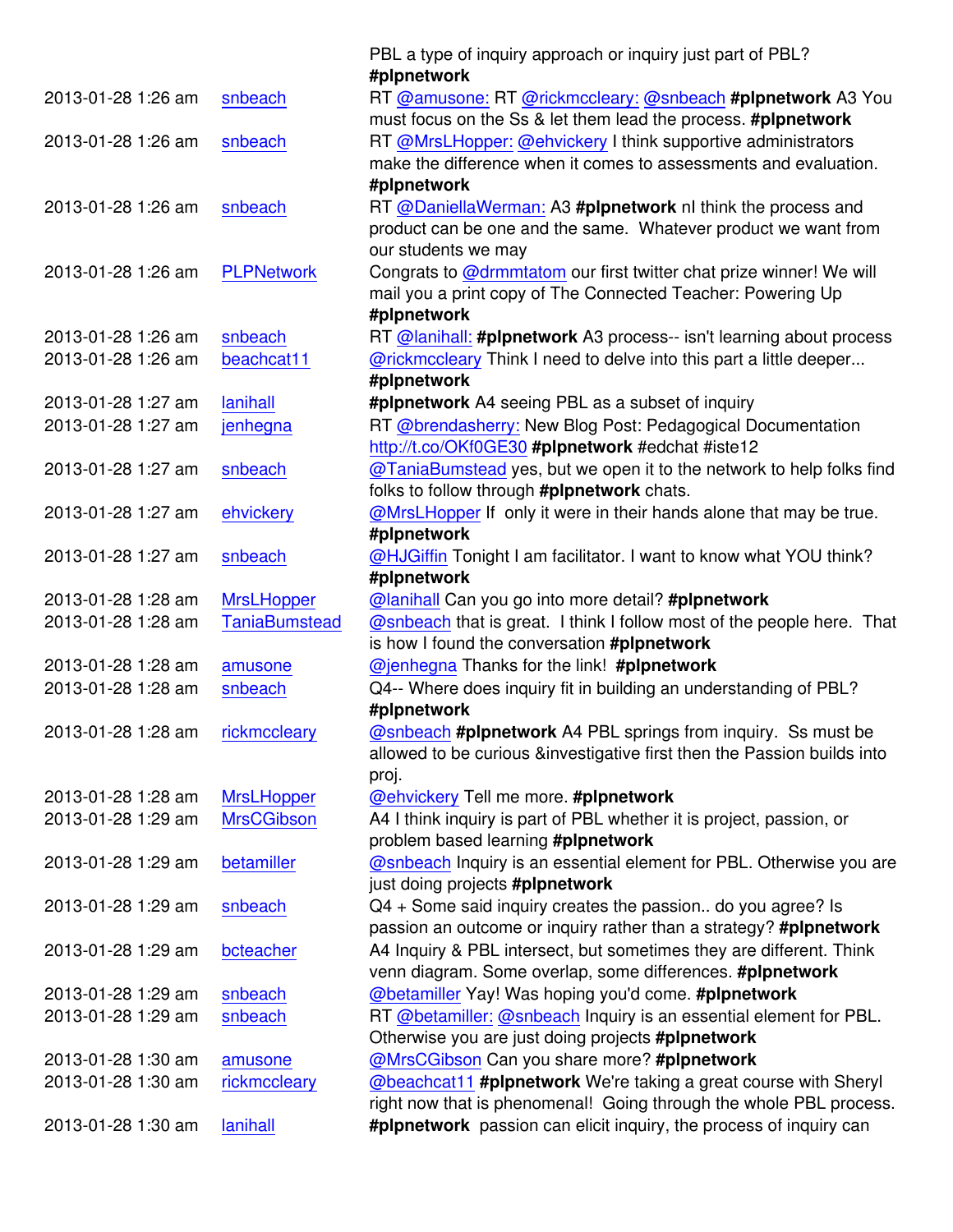|                    |                   | deepen passion                                                                                                                                            |
|--------------------|-------------------|-----------------------------------------------------------------------------------------------------------------------------------------------------------|
| 2013-01-28 1:30 am | betamiller        | <b>@snbeach I think it's both. The more you allow inquiry the more you</b><br>build passion, and you leverage passion #plpnetwork                         |
| 2013-01-28 1:31 am | snbeach           | Topic of chat-- PBL: Building a Common Understanding                                                                                                      |
|                    |                   | #plpnetwork How do you define the terms? What is PBL? What is it                                                                                          |
|                    |                   | not? #plpnetwork                                                                                                                                          |
| 2013-01-28 1:31 am | betamiller        | @snbeach thank you! Just saw it this morning and was hoping to stop<br>by! #plpnetwork                                                                    |
| 2013-01-28 1:31 am | <b>PLPNetwork</b> | RT @snbeach: Q4-- Where does inquiry fit in building an<br>understanding of PBL? #plpnetwork                                                              |
| 2013-01-28 1:32 am | megeross          | @fisher1000 @snbeach @langwitches that was such an inspiring<br>blog. #plpnetwork                                                                         |
| 2013-01-28 1:32 am | <b>PLPNetwork</b> | RT @snbeach: Topic of chat-- PBL: Building a Common<br>Understanding #plpnetwork How do you define the terms? What is<br>PBL? What is it not? #plpnetwork |
| 2013-01-28 1:32 am | betamiller        | I'm glad to hear that $@$ snbeach is modeling the PBL process in the<br>Professional learning #plpnetwork                                                 |
| 2013-01-28 1:32 am | <b>MrsLHopper</b> | Agree RT @betamiller: @snbeach I think its both. The more you allow                                                                                       |
|                    |                   | inquiry the more you build passion, and you leverage passion                                                                                              |
|                    |                   | #plpnetwork                                                                                                                                               |
| 2013-01-28 1:32 am | ehvickery         | @MrsLHopper Agree. But are not admins having to be answer to<br>standardized tests? #plpnetwork                                                           |
| 2013-01-28 1:32 am | lanihall          | #plpnetwork PBL as a subset of inquiry--on a continuum open<br>ended, guided, bounded, closed demonstration                                               |
| 2013-01-28 1:33 am | amusone           | Do you think, however, that we can start with passion? #plpnetwork                                                                                        |
| 2013-01-28 1:33 am | snbeach           | Q4 So what did we decide-- is inquiry approach part of PBL or other<br>way around? Can Inquiry stand alone? Can PBL? #plpnetwork                          |
| 2013-01-28 1:33 am | <b>PLPNetwork</b> | RT @fisher1000: @snbeach #plpnetwork @langwitches just blogged<br>this: http://t.co/n3GvNkOx I'm seeing project AND passion!<br>#AndImHonored             |
| 2013-01-28 1:33 am | <b>MrsCGibson</b> | If it is all about the students, then inquiry is a way for the teacher to be<br>the facilitator and guide the students along #plpnetwork                  |
| 2013-01-28 1:33 am | lanihall          | <b>@amusone #plpnetwork</b> not only can, wondering if we shouldn't                                                                                       |
| 2013-01-28 1:33 am | <b>PLPNetwork</b> | RT @snbeach: Q4 So what did we decide-- is inquiry approach part of                                                                                       |
|                    |                   | PBL or other way around? Can Inquiry stand alone? Can PBL?                                                                                                |
|                    |                   | #plpnetwork                                                                                                                                               |
| 2013-01-28 1:34 am | snbeach           | RT @amusone: Do you think, however, that we can start with<br>passion? #plpnetwork                                                                        |
| 2013-01-28 1:34 am | amusone           | <b>@lanihall Yes! #plpnetwork</b>                                                                                                                         |
| 2013-01-28 1:34 am | betamiller        | @amusone all PBL projects come from student interest and voice and                                                                                        |
|                    |                   | choice also build passion #plpnetwork                                                                                                                     |
| 2013-01-28 1:35 am | <b>PLPNetwork</b> | Make sure you follow @plpnetwork so we can DM you if you win a                                                                                            |
|                    |                   | prize! #plpnetwork                                                                                                                                        |
| 2013-01-28 1:35 am | rickmccleary      | <b>@amusone #plpnetwork</b> It's exciting when wecan butmy middle                                                                                         |
|                    |                   | grades &up we've schooled passion out of the learning process. Need<br>to foster it!                                                                      |
| 2013-01-28 1:35 am | <b>MrsCGibson</b> | I think that it can start with passion, but it doesn't always have to<br>#plpnetwork                                                                      |
| 2013-01-28 1:35 am | snbeach           | Q5 So what is your favorite example of PBL being done "right" And by<br>right I mean the way you just described. Narrative or link                        |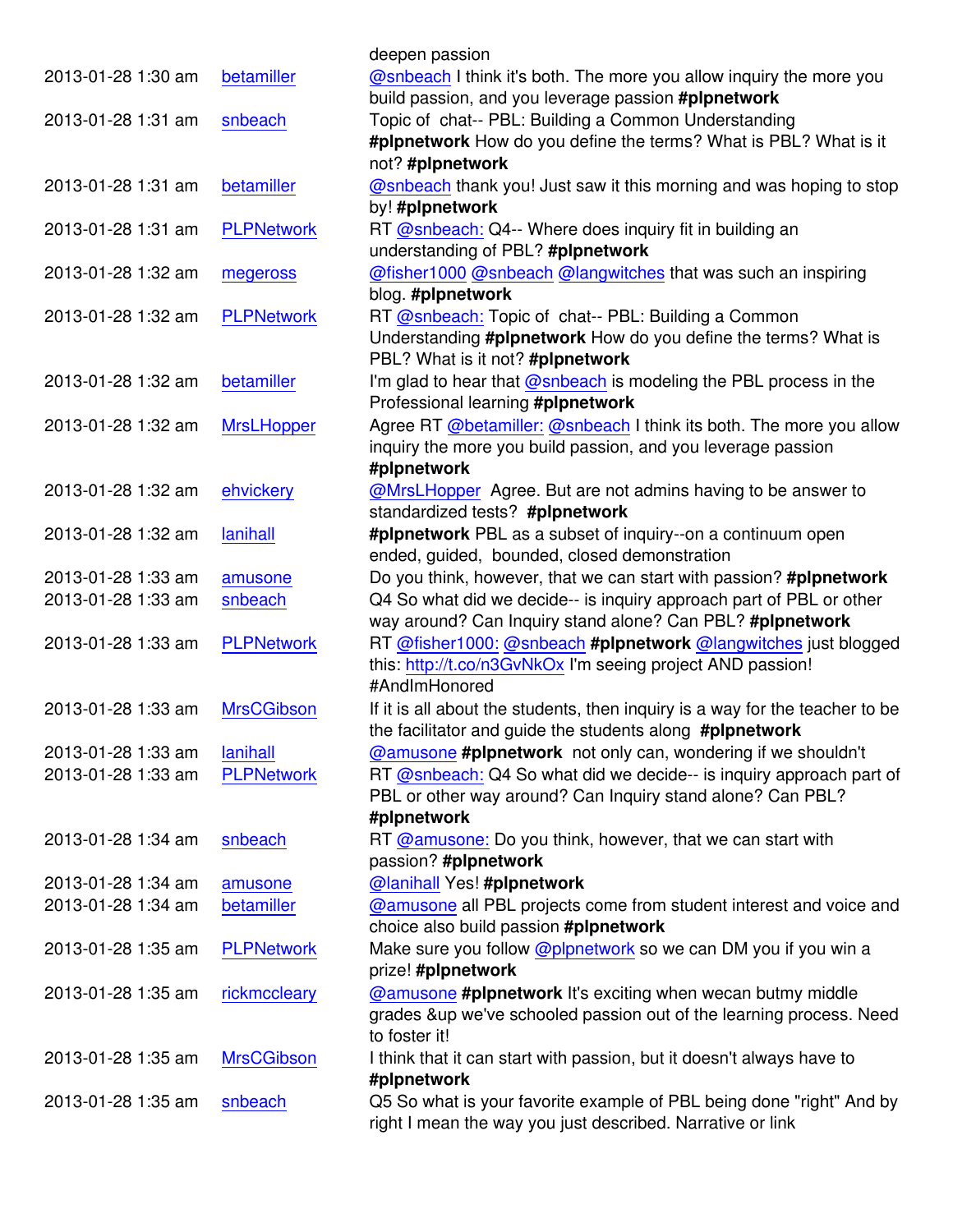|                    |                   | #plpnetwork                                                                                                                                                  |
|--------------------|-------------------|--------------------------------------------------------------------------------------------------------------------------------------------------------------|
| 2013-01-28 1:35 am | betamiller        | @snbeach PBL can not stand alone from inquiry, but inquiry can<br>stand alone from PBL #plpnetwork                                                           |
| 2013-01-28 1:35 am | megeross          | @snbeach @betamiller #plpnetwork I couldn't have said it better.<br>Without inquiry I don't think the passion and purpose can be found.                      |
| 2013-01-28 1:35 am | bcteacher         | @lanihall True! Do you think all project-based learning falls under the<br>larger inquiry umbrella or are there excpetions? #plpnetwork                      |
| 2013-01-28 1:35 am | fisher1000        | @megeross @snbeach @langwitches Those kids are incredible, they<br>really are! #plpnetwork This is what the modern classroom looks like!                     |
| 2013-01-28 1:36 am | amusone           | <b>@betamiller Seems very natural to you, but do you think that's true</b><br>across the board? #plpnetwork                                                  |
| 2013-01-28 1:36 am | snbeach           | RT @megeross: @snbeach @betamiller #plpnetwork I couldn't<br>have said it better. Without inquiry I don't think the passion and<br>purpose can be found.     |
| 2013-01-28 1:36 am | snbeach           | RT @betamiller: @snbeach PBL can not stand alone from inquiry, but<br>inquiry can stand alone from PBL #plpnetwork                                           |
| 2013-01-28 1:36 am | bcteacher         | @MrsCGibson Agreed! Our passions come from our own<br>experiences, but in education we can open a child's world wide with<br>new exp. #plpnetwork            |
| 2013-01-28 1:37 am | <b>MrsLHopper</b> | <b>@ehvickery</b> we all are, but a strong administrator understands that<br>education is shifting and is not only focused on test scores.<br>#plpnetwork    |
| 2013-01-28 1:37 am | <b>PLPNetwork</b> | RT @betamiller: @snbeach PBL can not stand alone from inquiry, but<br>inquiry can stand alone from PBL #plpnetwork                                           |
| 2013-01-28 1:37 am | snbeach           | RT @betamiller: @snbeach PBL can not stand alone from inquiry, but<br>inquiry can stand alone from PBL #plpnetwork Do you agree or<br>disagree?              |
| 2013-01-28 1:37 am | amusone           | RT @snbeach: RT @betamiller: @snbeach PBL can not stand alone<br>from inquiry, but inquiry can stand alone from PBL #plpnetwork                              |
| 2013-01-28 1:37 am | snbeach           | RT @PLPNetwork: Q5 Favorite example of PBL being done "right"<br>And by right I mean the way you just described. Narrative or link<br>#plpnetwork            |
| 2013-01-28 1:37 am | lanihall          | #plpnetwork A5 one of my favs Shelley Wright's Holocaust Museum<br>http://t.co/NBwslrxM                                                                      |
| 2013-01-28 1:38 am | betamiller        | @amusone should be but there is a continuum to how much! But<br>there must always be voice and choice and student interest in mind<br>#plpnetwork            |
| 2013-01-28 1:38 am | <b>MrsLHopper</b> | @snbeach Agree. Should every inquiry end with a project?<br>#plpnetwork                                                                                      |
| 2013-01-28 1:38 am | snbeach           | Q5 if you do not have an example of fav PBL that shows how you<br>define it-- take a min and look please. Then share. #plpnetwork                            |
| 2013-01-28 1:38 am | <b>PLPNetwork</b> | RT @snbeach: RT @betamiller: @snbeach PBL can not stand alone<br>from inquiry, but inquiry can stand alone from PBL #plpnetwork Do<br>you agree or disagree? |
| 2013-01-28 1:38 am | betamiller        | @beachcat11 p for me in PBL is project based learning which can be<br>problem and can be built from passion #plpnetwork                                      |
| 2013-01-28 1:38 am | <b>PLPNetwork</b> | RT @lanihall: #plpnetwork A5 one of my favs Shelley Wright's<br>Holocaust Museum http://t.co/NBwslrxM                                                        |
| 2013-01-28 1:39 am | snbeach           | Q5 Hoping we can make our learning visible with examples you<br>share What does our common understanding look like?                                          |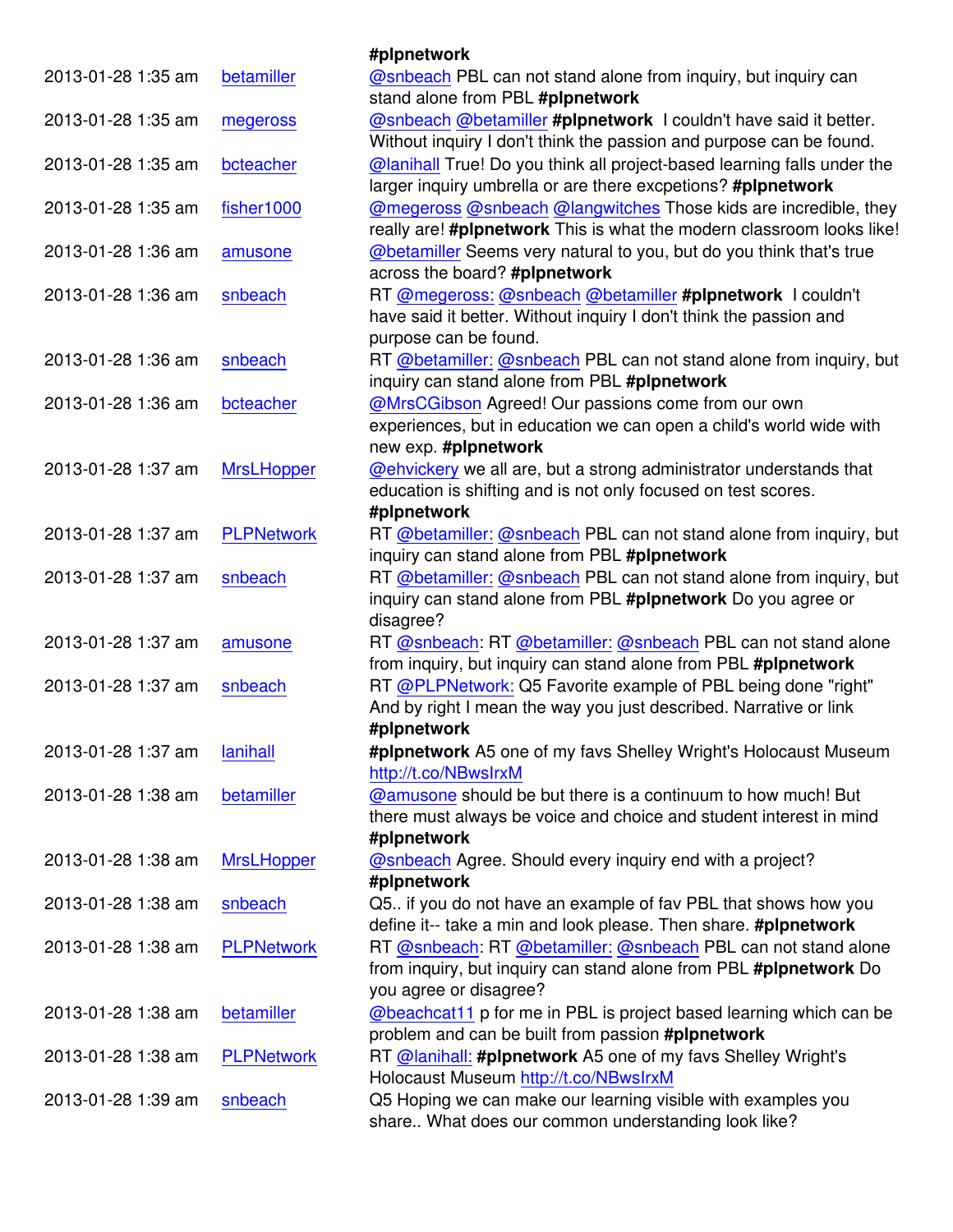|                    |                    | #plpnetwork                                                                     |
|--------------------|--------------------|---------------------------------------------------------------------------------|
| 2013-01-28 1:39 am | betamiller         | To help you do PBL right, please read my my writings                            |
|                    |                    | http://t.co/s5KczuRX #plpnetwork Lots of stuff I wrote for ASCD and             |
|                    |                    | Edutopia                                                                        |
| 2013-01-28 1:39 am | tedfujimoto        | RT @betamiller: @snbeach PBL can not stand alone from inquiry, but              |
|                    |                    | inquiry can stand alone from PBL #plpnetwork                                    |
| 2013-01-28 1:39 am | bcteacher          | @snbeach @betamiller Agree! PBL lacks auth. w/o inquiry, but                    |
|                    |                    | inquiry is a way a classrooms operates. Some inquiry ittybitty.                 |
|                    |                    | #plpnetwork                                                                     |
| 2013-01-28 1:39 am | amusone            | RT @lanihall: #plpnetwork A5 one of my favs Shelley Wrights                     |
|                    |                    | Holocaust Museum http://t.co/e52gs6Gm Amazing! #plpnetwork                      |
| 2013-01-28 1:39 am | snbeach            | RT @betamiller: To help you do PBL right, please read my my                     |
|                    |                    | writings http://t.co/s5KczuRX #plpnetwork Lots of stuff I wrote for             |
|                    |                    | <b>ASCD and Edutopia</b>                                                        |
| 2013-01-28 1:39 am | <b>PLPNetwork</b>  | RT @snbeach: Q5 Hoping we can make our learning visible with                    |
|                    |                    | examples you share What does our common understanding look                      |
|                    |                    | like? #plpnetwork                                                               |
| 2013-01-28 1:40 am | snbeach            | Q5 Sharing your example of what it looks like in practice-- how you             |
|                    |                    | see PBL. #plpnetwork                                                            |
| 2013-01-28 1:40 am | amusone            | <b>@betamiller Thanks for sharing! I will definitely look at the resources!</b> |
|                    |                    | #plpnetwork                                                                     |
| 2013-01-28 1:40 am | beachcat11         | @betamiller (; Thanks! Was just going to ask you and Sheryl for that!           |
|                    |                    | #plpnetwork                                                                     |
| 2013-01-28 1:40 am | lanihall           | http://t.co/Dv27aiUV from Kathy C assidy grade 1 making up the rules            |
|                    |                    | great pbl #plpnetwork                                                           |
| 2013-01-28 1:41 am | feemin1            | RT @snbeach: Q5 Sharing your example of what it looks like in                   |
|                    |                    | practice-- how you see PBL. #plpnetwork                                         |
| 2013-01-28 1:42 am | <b>AnthonyCody</b> | Inquiry is what opens the mind to new possibilities. It creates the open        |
|                    |                    | ends that make room for us 2 grow. #plpnetwork                                  |
| 2013-01-28 1:43 am | <b>PLPNetwork</b>  | Hey there @daniellawerman you just won the History Channel                      |
|                    |                    | Documentary DVDs. Thanks for joing the #plpnetwork chat!                        |
| 2013-01-28 1:43 am | snbeach            | Q6 Should there be a "right" way to PBL? As we build a common                   |
|                    |                    | understanding should we standardize PBL? #plpnetwork                            |
| 2013-01-28 1:43 am | <b>PLPNetwork</b>  | RT @snbeach: Q5 Sharing your example of what it looks like in                   |
|                    |                    | practice-- how you see PBL. #plpnetwork                                         |
| 2013-01-28 1:43 am | snbeach            | RT @PLPNetwork: Hey there @daniellawerman you just won the                      |
|                    |                    | History Channel Documentary DVDs. Thanks for joing the                          |
|                    |                    | #plpnetwork chat!                                                               |
| 2013-01-28 1:43 am | <b>PLPNetwork</b>  | RT @betamiller: To help you do PBL right, please read my my                     |
|                    |                    | writings http://t.co/s5KczuRX #plpnetwork Lots of stuff I wrote for             |
|                    |                    | <b>ASCD and Edutopia</b>                                                        |
| 2013-01-28 1:43 am | <b>PLPNetwork</b>  | RT @snbeach: Q6 Should there be a "right" way to PBL? As we build               |
|                    |                    | a common understanding should we standardize PBL? #plpnetwork                   |
| 2013-01-28 1:44 am |                    | RT @AnthonyCody: Inquiry is what opens the mind to new                          |
|                    | snbeach            |                                                                                 |
|                    |                    | possibilities. It creates the open ends that make room for us 2 grow.           |
|                    |                    | #plpnetwork                                                                     |
| 2013-01-28 1:44 am | beachcat11         | @lanihall Ok, so I do pbl like that, just wouldn't know to call it that!        |
|                    |                    | Student ownership, student-driven a key component? #plpnetwork                  |
| 2013-01-28 1:45 am | snbeach            | RT @lanihall: http://t.co/Dv27aiUV from Kathy C assidy grade 1                  |
|                    |                    | making up the rules great pbl #plpnetwork                                       |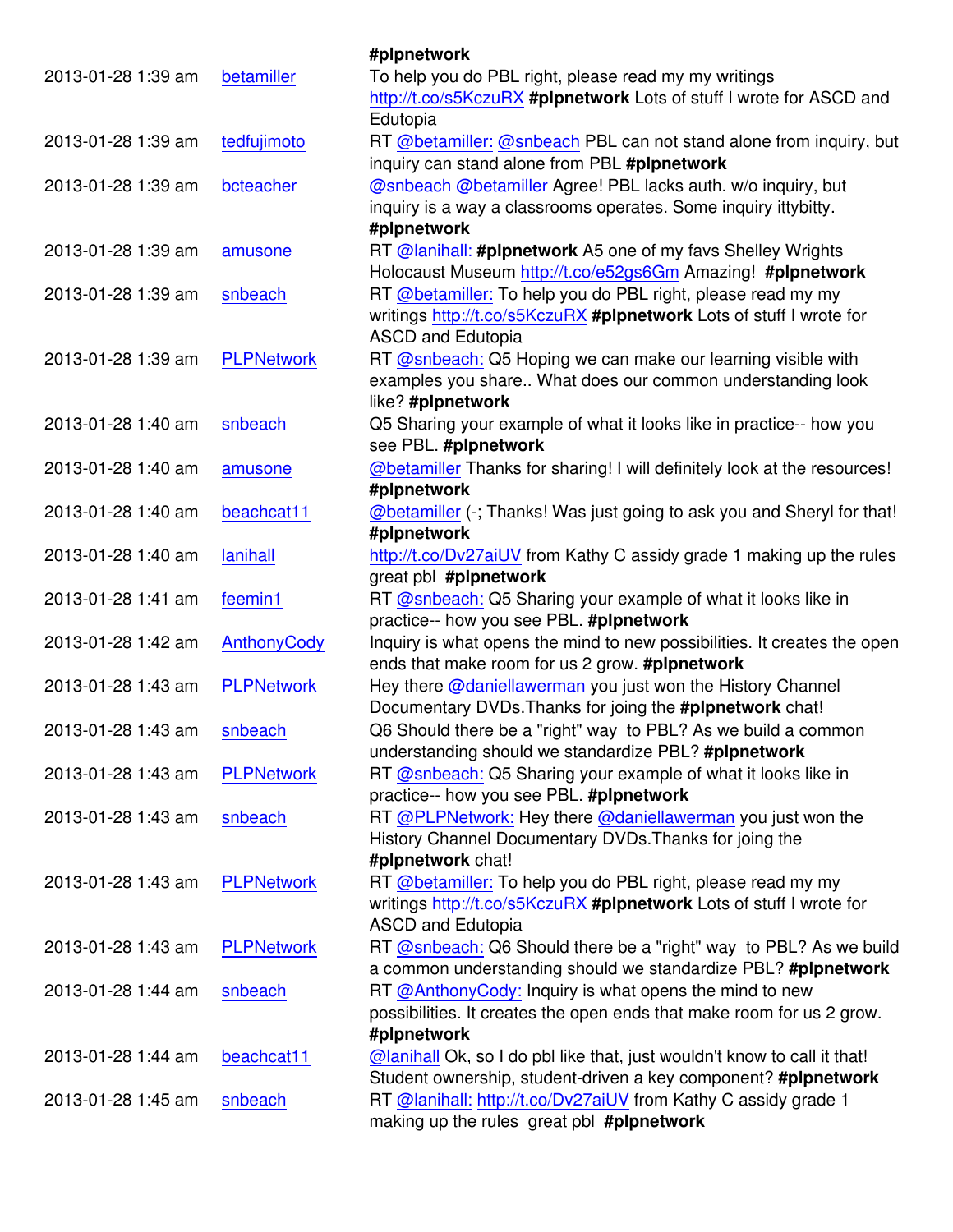| 2013-01-28 1:45 am | <b>MrsCGibson</b>  | A6 The right way is the way the students lead us to <b>#pipnetwork</b>                                                                            |
|--------------------|--------------------|---------------------------------------------------------------------------------------------------------------------------------------------------|
| 2013-01-28 1:45 am | ehvickery          | <b>#plpnetwork</b> It's in the eyes of the beholder - Ultimately, is it not<br>what the learner wants, needs? The now holds personalized learning |
| 2013-01-28 1:45 am | snbeach            | RT @MrsCGibson: A6 The right way is the way the students lead us<br>to #plpnetwork Me: Interested say more                                        |
| 2013-01-28 1:45 am | snbeach            | RT @ehvickery: #plpnetwork It's in the eyes of the beholder -                                                                                     |
|                    |                    | Ultimately, is it not what the learner wants, needs? The now holds                                                                                |
|                    |                    | personalized learning                                                                                                                             |
| 2013-01-28 1:45 am | amusone            | RT @MrsCGibson: A6 The right way is the way the students lead us<br>to (#PBL) #plpnetwork                                                         |
| 2013-01-28 1:46 am | lanihall           | #plpnetwork thinking there can be framework/model not                                                                                             |
|                    |                    | standardization-- does standardization remove the potential 4 deep<br>personal learning                                                           |
| 2013-01-28 1:46 am | beachcat11         | @snbeach At this point, I think we have enough standardized                                                                                       |
|                    |                    | everything! we just need to have a common language to chat with.                                                                                  |
|                    |                    | #plpnetwork                                                                                                                                       |
| 2013-01-28 1:46 am | snbeach            | RT @lanihall: #plpnetwork thinking there can be framework/model                                                                                   |
|                    |                    | not standardization-- does standardization remove the potential 4                                                                                 |
|                    |                    | deep personal learning                                                                                                                            |
| 2013-01-28 1:46 am | <b>MrsCGibson</b>  | Well, if PBL is student driven, then we are no longer in the drivers                                                                              |
|                    |                    | seatthe students are #plpnetwork                                                                                                                  |
| 2013-01-28 1:46 am | lanihall           | @beachcat11 #plpnetwork totally agreed!                                                                                                           |
| 2013-01-28 1:46 am | <b>MrsLHopper</b>  | A6 the right way is for teachers to get out of the way! That can be                                                                               |
|                    |                    | hard for some to do. #plpnetwork                                                                                                                  |
| 2013-01-28 1:47 am | <b>PLPNetwork</b>  | RT @snbeach: RT @MrsCGibson: A6 The right way is the way the                                                                                      |
|                    |                    | students lead us to #plpnetwork Me: Interested say more                                                                                           |
| 2013-01-28 1:47 am | rickmccleary       | @snbeach #plpnetwork It's hard 2standardize something each Ss                                                                                     |
|                    |                    | leads. I follow the formula of Explore-Learn (Flip)-Apply as a basic<br>structure                                                                 |
| 2013-01-28 1:47 am | <b>AnthonyCody</b> | .@feemin1 @snbeach #plpnetwork I am allergic to the term                                                                                          |
|                    |                    | "standardize." This has been the death of too many good ideas                                                                                     |
| 2013-01-28 1:47 am | <b>MrsCGibson</b>  | Yes!!!RT @MrsLHopper: A6 the right way is for teachers to get out of                                                                              |
|                    |                    | the way! That can be hard for some to do. #plpnetwork                                                                                             |
| 2013-01-28 1:47 am | betamiller         | @snbeach There is a continuum of PBL practice, which allow for                                                                                    |
|                    |                    | quality instruction but open ended for teacher and student design                                                                                 |
|                    |                    | #plpnetwork                                                                                                                                       |
| 2013-01-28 1:47 am | beachcat11         | RT @MrsCGibson: Well, if PBL is student driven, then we are no                                                                                    |
|                    |                    | longer in the drivers seatthe students are #plpnetwork                                                                                            |
| 2013-01-28 1:48 am | snbeach            | So far-- we have defined the terms, tossed around passion, problem,                                                                               |
|                    |                    | project and inqury based learning shared examples #plpnetwork                                                                                     |
| 2013-01-28 1:48 am | lanihall           | @AnthonyCody #plpnetwork smiling broadly at allergic to                                                                                           |
|                    |                    | standardize ---me                                                                                                                                 |
| 2013-01-28 1:48 am | beachcat11         | @AnthonyCody @feemin1 @snbeach Absolutely agree!!!                                                                                                |
|                    |                    | #plpnetwork                                                                                                                                       |
| 2013-01-28 1:48 am | <b>AnthonyCody</b> | As teachers develop expertise in PBL, they elaborate, innovate. That                                                                              |
|                    |                    | gives vitality to our work. @betamiller @snbeach #plpnetwork                                                                                      |
| 2013-01-28 1:49 am | snbeach            | We are currently discussing if PBL should be standardized. If it is a                                                                             |
|                    |                    | pure methodology with a right & wrong way What say you?                                                                                           |
|                    |                    | #plpnetwork                                                                                                                                       |
| 2013-01-28 1:49 am | snbeach            | RT @AnthonyCody: @feemin1 @snbeach #plpnetwork I am allergic                                                                                      |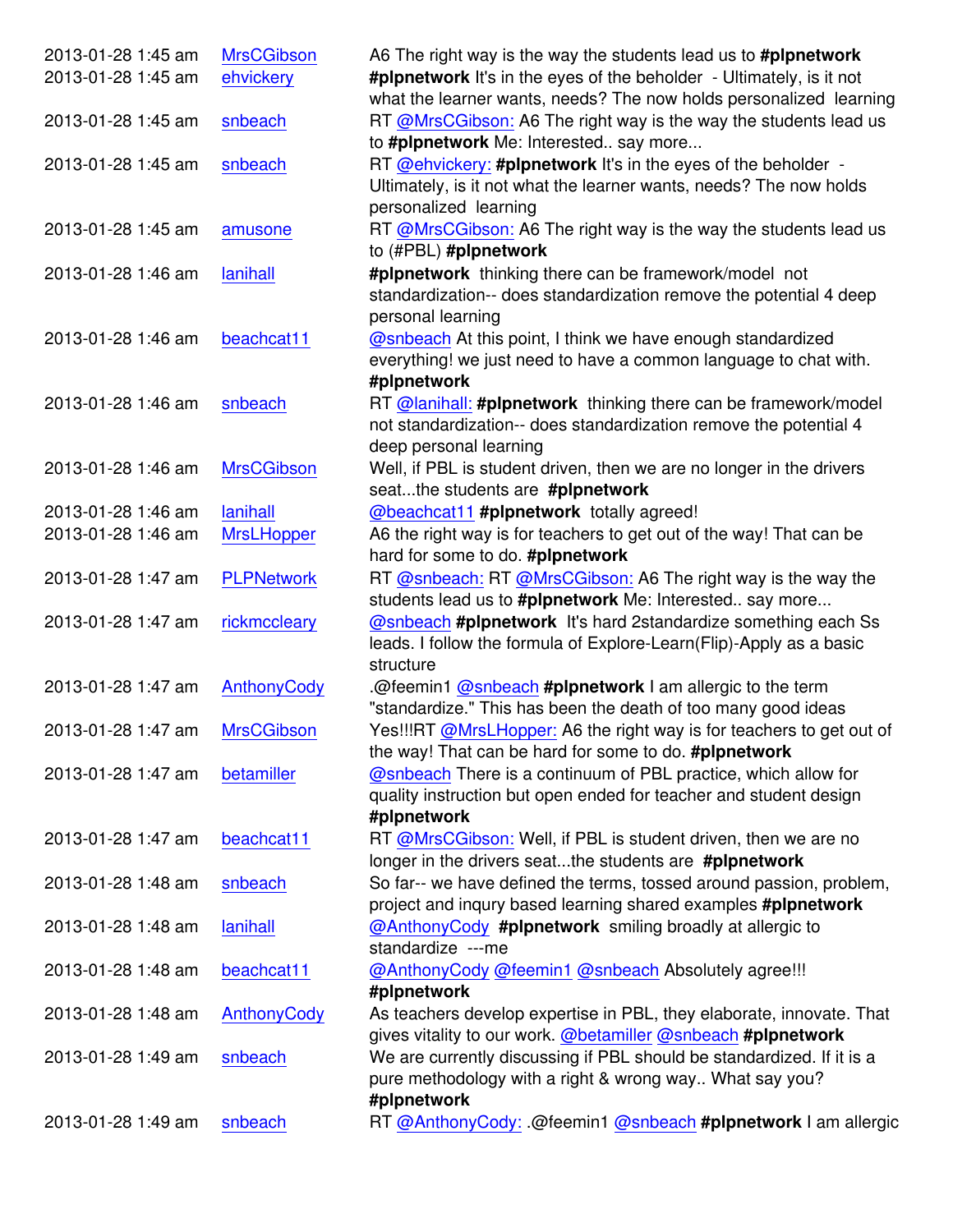|                    |                    | to the term "standardize." This has been the death of too many good<br>ideas                                                                      |
|--------------------|--------------------|---------------------------------------------------------------------------------------------------------------------------------------------------|
| 2013-01-28 1:49 am | <b>PLPNetwork</b>  | Want to learn more about #PBL? Check out #plpnetwork<br>Project-Based Learning Immersion led by @snbeach<br>http://t.co/Z15cFarD                  |
| 2013-01-28 1:50 am | lanihall           | @beachcat11 #plpnetwork thinking you do PBL alot!                                                                                                 |
| 2013-01-28 1:50 am | snbeach            | RT @mcleod: New bookmark: Why Problem Based Learning Is Better<br>http://t.co/KdDTdvFr #plpnetwork                                                |
| 2013-01-28 1:50 am | betamiller         | @snbeach I think we need there some non negotiables to ensure you<br>aren't "doing projects," but then the sky is the limit #plpnetwork           |
| 2013-01-28 1:50 am | <b>PLPNetwork</b>  | RT @snbeach: RT @mcleod: New bookmark: Why Problem Based<br>Learning Is Better http://t.co/KdDTdvFr #plpnetwork                                   |
| 2013-01-28 1:51 am | lanihall           | @betamiller #plpnetwork can you share what you see as non<br>negotiables?                                                                         |
| 2013-01-28 1:51 am | ecclesias          | THIS!>"@AnthonyCody: @feemin1 @snbeach #plpnetwork I am<br>allergic to the term "standardize." This has been the death of too<br>many good ideas" |
| 2013-01-28 1:51 am | snbeach            | Last Q is a collective wondering allow yourself to wonder be<br>curious. Be passionate What do you wonder about PBL?<br>#plpnetwork               |
| 2013-01-28 1:52 am | beachcat11         | @lanihall I bet lots of teachers do but also don't know it; likely be                                                                             |
|                    |                    | frightened off to think they have something new to learn! #plpnetwork                                                                             |
| 2013-01-28 1:52 am | <b>TeachersNet</b> | PBL is the antithesis of standardization. Teachers can learn the<br>principles of the concept, but nto to standardize #plpnetwork                 |
| 2013-01-28 1:52 am | betamiller         | @lanihall http://t.co/qiipSFBw #plpnetwork PBL Essential elements                                                                                 |
| 2013-01-28 1:52 am | snbeach            | JUst type in Qs as they surface-- what do you wonder about PBL and<br>if we can build a common understanding? #plpnetwork                         |
| 2013-01-28 1:52 am | jacbalen           | <b>@snbeach Have you asked the students? Check out</b><br>http://t.co/4bPvqHaE Survey of over 60,000 students #plpnetwork                         |
| 2013-01-28 1:52 am | BettyAnnX11        | MT @snbeach: if PBL should be standardized? No. Tchrs need to<br>respond to needs, questions & abilities of stdnts. #plpnetwork                   |
| 2013-01-28 1:52 am | Amanda_Pickrell    | I wonder how we make sure basic skills get covered (ie reading in<br>primary grades) as we embark on PBL #plpnetwork                              |
| 2013-01-28 1:53 am | beachcat11         | RT @AnthonyCody: @feemin1 @snbeach #plpnetwork I am allergic<br>to the term "standardize." This has been the death of too many good<br>ideas      |
| 2013-01-28 1:53 am | snbeach            | What do you wonder about the things we have discussed about PBL<br>? What questions bubble up for you? #plpnetwork                                |
| 2013-01-28 1:53 am | <b>MrsLHopper</b>  | @snbeach PBL is going an inch wide but a mile deep. Education has<br>been doing the opposite for so long. #plpnetwork                             |
| 2013-01-28 1:53 am | lanihall           | #plpnetwork i'm wondering how to invite others into pbl when they<br>reply with yes buts concerned about testing?                                 |
| 2013-01-28 1:53 am | <b>PLPNetwork</b>  | RT @snbeach: What do you wonder about the things we have<br>discussed about PBL ? What questions bubble up for you?<br>#plpnetwork                |
| 2013-01-28 1:54 am | amusone            | RT @MrsLHopper: @snbeach PBL is going an inch wide but a mile<br>deep. Education has been doing the opposite for so long.<br>#plpnetwork          |
| 2013-01-28 1:54 am | snbeach            | To wind up our <b>#plpnetwork</b> chat join us in a collective wondering<br>channel your inner 5 yr old what do you want to know about PBL?       |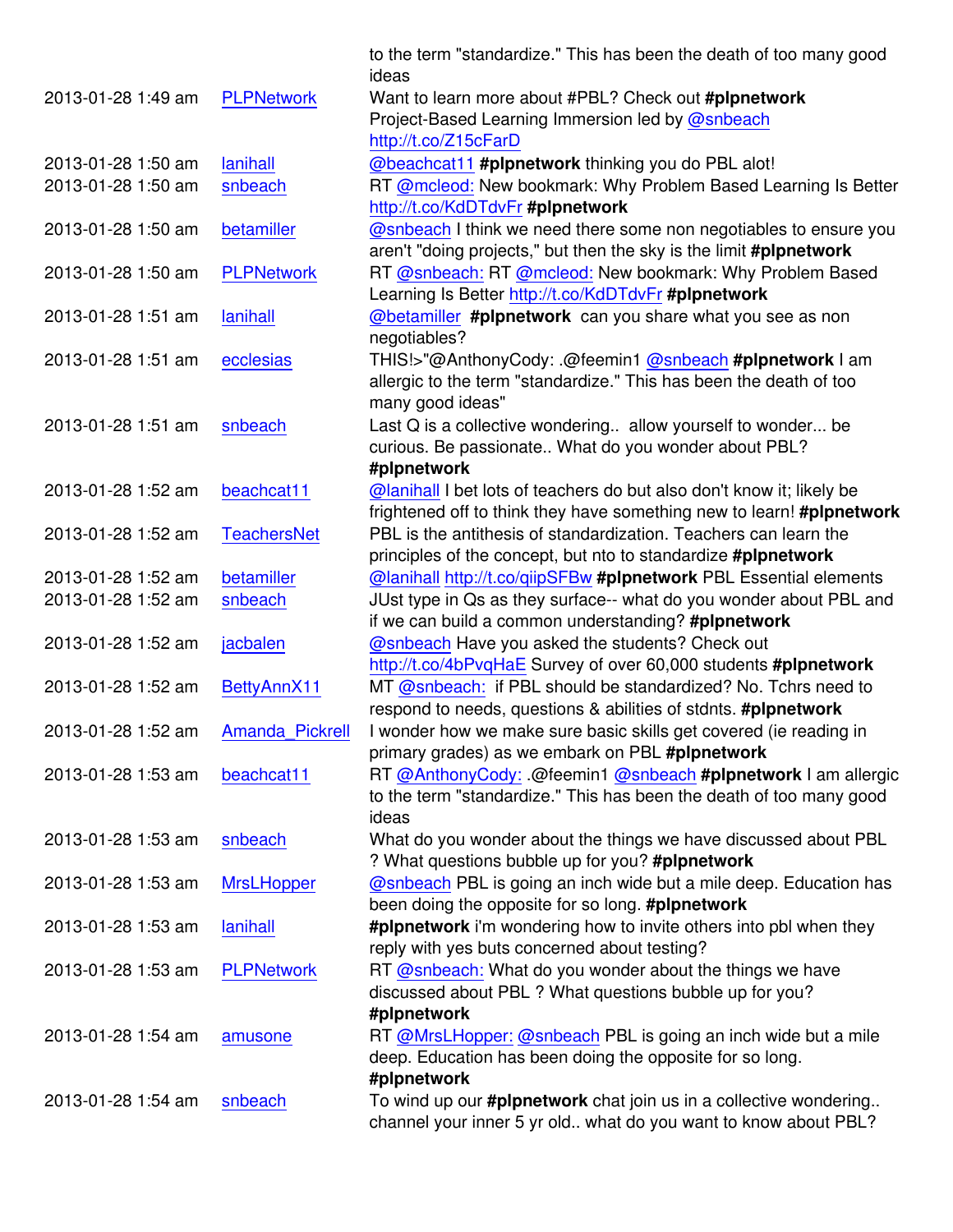| 2013-01-28 1:54 am | <b>TeachersNet</b>   | #1stchat #titletalk #plpnetwork #21stedchat leaders pls submit blurb |
|--------------------|----------------------|----------------------------------------------------------------------|
|                    |                      | about your chat so we can post to our webzine http://t.co/8VI3mco5   |
| 2013-01-28 1:54 am | betamiller           | @Amanda_Pickrell A good PBL Project embeds that instruction along    |
|                    |                      | the way. It creates the need to know to teach and learn #plpnetwork  |
| 2013-01-28 1:55 am | BettyAnnX11          | #plpnetwork @snbeach Tchrs do need to keep having good               |
|                    |                      | convrstns about what is good PBL.                                    |
| 2013-01-28 1:55 am | snbeach              | I wonder if common understanding comes about PBL is important or     |
|                    |                      | just a common language? #plpnetwork                                  |
| 2013-01-28 1:55 am | beachcat11           | @snbeach How do I meet my current professional curriculum            |
|                    |                      | expectations?#plpnetwork                                             |
| 2013-01-28 1:55 am | fisher1000           | @snbeach #plpnetwork Is there a continuum here? A menu? A            |
|                    |                      | reason to differentiate for grade levels? Passion for all?           |
| 2013-01-28 1:55 am | <b>PLPNetwork</b>    | And the \$50 gift certificate toward any 2013 #PLPnetwork eCourse    |
|                    |                      | goes to @megeross Congrats to you! Check your DM box!                |
| 2013-01-28 1:55 am | amusone              | RT @betamiller: A good PBL Project embeds that instruction along     |
|                    |                      | the way. It creates the need to know to teach and learn #plpnetwork  |
| 2013-01-28 1:55 am | <b>MrsLHopper</b>    | I am wondering how teachers can let go of the control and get messy. |
|                    |                      | #plpnetwork                                                          |
| 2013-01-28 1:55 am | <b>PLPNetwork</b>    | RT @snbeach: I wonder if common understanding comes about PBL        |
|                    |                      | is important or just a common language? #plpnetwork                  |
| 2013-01-28 1:55 am | snbeach              | I wonder if people see passion as much a part of PBL as they do      |
|                    |                      | driving questions. And if not, why? #plpnetwork                      |
| 2013-01-28 1:55 am | <b>PLPNetwork</b>    | RT @snbeach: To wind up our #plpnetwork chat join us in a            |
|                    |                      | collective wondering channel your inner 5 yr old what do you want    |
|                    |                      | to know about PBL?                                                   |
| 2013-01-28 1:56 am | betamiller           | Per your concern about Stand. Tests and PBL http://t.co/3iytloSC Not |
|                    |                      | to mention research shows kids do better on them! #plpnetwork        |
| 2013-01-28 1:56 am | lanihall             | I'm wondering if educators need to jump deep into PBL or can they    |
|                    |                      | begin by putting toes in the water to feel more comfortable?         |
|                    |                      | #plpnetwork                                                          |
| 2013-01-28 1:56 am | BettyAnnX11          | Agreed! MT @betamiller: @snbeach we need some non negotiables        |
|                    |                      | 2 ensure u aren't "doing projects," but thn the sky is the limit     |
|                    |                      | #plpnetwork                                                          |
| 2013-01-28 1:56 am | feemin1              | RT @snbeach: To wind up our #plpnetwork chat join us in a            |
|                    |                      | collective wondering channel your inner 5 yr old what do you want    |
|                    |                      | to know about PBL?                                                   |
| 2013-01-28 1:56 am | snbeach              | RT @PLPNetwork: And the \$50 gift certificate toward any 2013        |
|                    |                      | #PLPnetwork eCourse goes to @megeross Congrats to you!               |
|                    |                      | Check your DM box!                                                   |
| 2013-01-28 1:56 am | AnthonyCody          | PBL will flourish when students and teachers hold annual conferences |
|                    |                      | to share great @feemin1 @snbeach #plpnetwork                         |
| 2013-01-28 1:56 am | rickmccleary         | #plpnetwork A6 How many Ts & curriculum writers really understand    |
|                    |                      | the difference between Project oriented learning and PBL?            |
| 2013-01-28 1:57 am | <b>KosherStories</b> | RT @AnthonyCody: PBL will flourish when students and teachers        |
|                    |                      | hold annual conferences to share great @feemin1 @snbeach             |
|                    |                      | #plpnetwork                                                          |
| 2013-01-28 1:57 am | AnthonyCody          | PBL will flourish when students and teachers hold annual conferences |
|                    |                      | to share great projects @feemin1 @snbeach #plpnetwork                |
| 2013-01-28 1:57 am | betamiller           | <b>@lanihall Per your concern about how to start PBL</b>             |
|                    |                      | http://t.co/9rc2kYJU #plpnetwork                                     |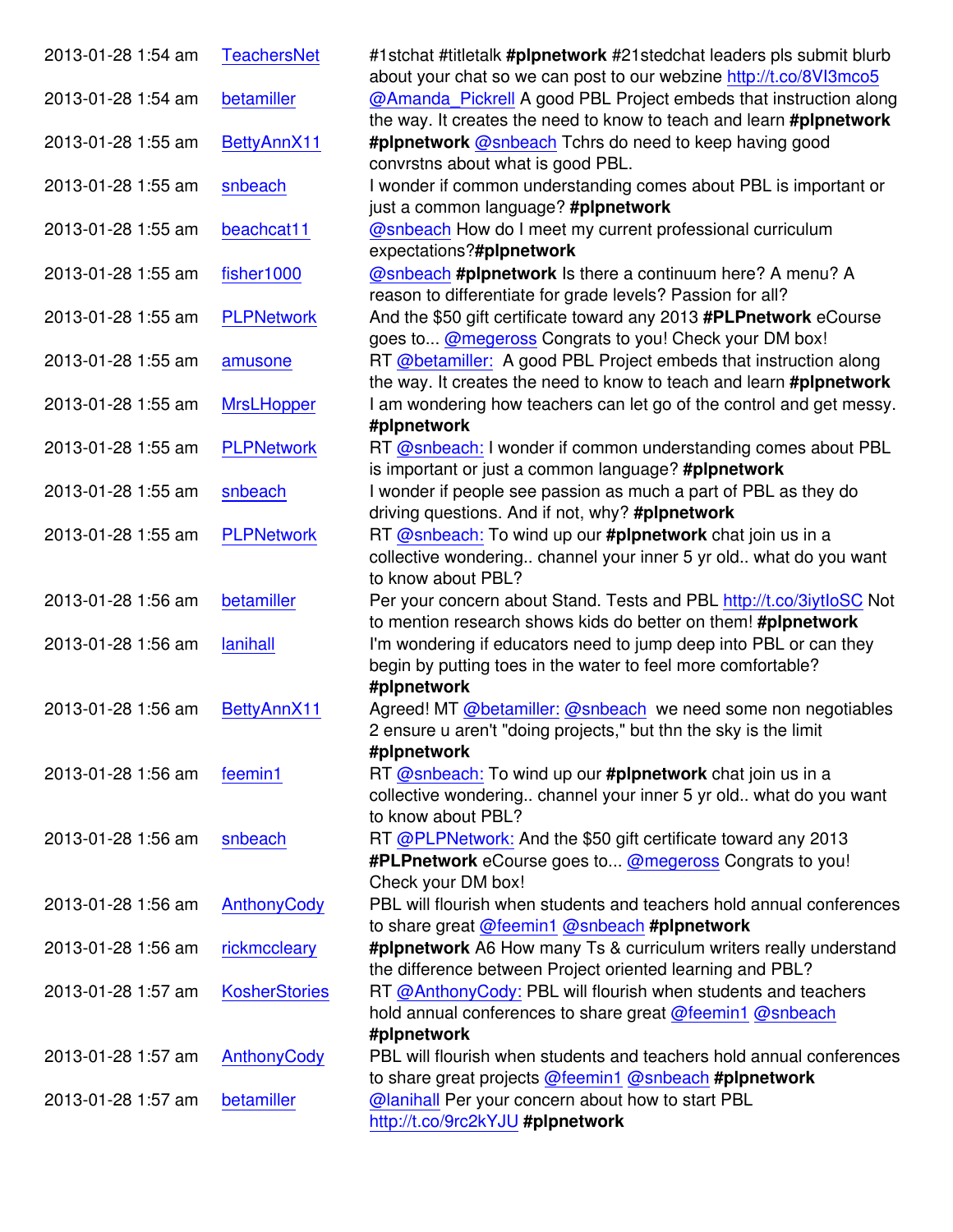| 2013-01-28 1:57 am | amusone           | <b>@betamiller Yes, about testing! It's a shame that some feel they have</b> |
|--------------------|-------------------|------------------------------------------------------------------------------|
|                    |                   | to wait until after tests to have fun. #plpnetwork                           |
| 2013-01-28 1:57 am | beachcat11        | @AnthonyCody @feemin1 @snbeach PBL will flourish when school                 |
|                    |                   | is truly about student learning, and not about student scores.               |
|                    |                   | #plpnetwork                                                                  |
| 2013-01-28 1:58 am | fisher1000        | Is there impetus here 2 engage integration? I don't want to go all           |
|                    |                   | Denmark, but there's an underlying assessment message here.                  |
|                    |                   | #plpnetwork                                                                  |
| 2013-01-28 1:58 am | rickmccleary      | #plpnetwork How many Ts are willing to give up the control that PBL          |
|                    |                   | demands? Boy we like our soapboxes.                                          |
| 2013-01-28 1:58 am | Amanda Pickrell   | @betamiller I understand that, but that's the big question we get from       |
|                    |                   | primary teachersdoing the wondering #plpnetwork                              |
| 2013-01-28 1:58 am | lanihall          | I wonder if immersing educators in inquiry PD can lead to more PBL           |
|                    |                   | learning experiences for students? #plpnetwork                               |
| 2013-01-28 1:58 am | AnthonyCody       | Common practices are established and new insights emerge when we             |
|                    |                   | share our work around PBL. @feemin1 @snbeach #plpnetwork                     |
| 2013-01-28 1:58 am | jacbalen          | I wonder how much we think about and plan for the challenge of               |
|                    |                   |                                                                              |
|                    |                   | intellectual engagement of students? #plpnetwork                             |
| 2013-01-28 1:59 am | BettyAnnX11       | MT @Amanda Pickrell: we nd 2 make sure basic skills gt coverd (ie            |
|                    |                   | reading in prmry grds) as we embark on PBL- scaffolding is key               |
|                    |                   | #plpnetwork                                                                  |
| 2013-01-28 1:59 am | rickmccleary      | <b>@lanihall #plpnetwork</b> Great question. Most Ts wouldn't know how to    |
|                    |                   | find such PD.                                                                |
| 2013-01-28 1:59 am | fisher1000        | Sorry #plpnetwork, what a great conversation tonight, but #Downton           |
|                    |                   | Abbey is starting. #GotToGo                                                  |
| 2013-01-28 2:00 am | snbeach           | Join us Wednesday at 9pm Eastern for #aisinetwork chat on                    |
|                    |                   | Collective Intelligence Building #plpnetwork                                 |
| 2013-01-28 2:00 am | <b>MrsLHopper</b> | WOW. RT @jacbalen: I wonder how much we think about and plan                 |
|                    |                   | for the challenge of intellectual engagement of students?                    |
|                    |                   | #plpnetwork                                                                  |
| 2013-01-28 2:00 am | snbeach           | Thanks for chatting with us as we played with building a common              |
|                    |                   | understanding around PBL #plpnetwork                                         |
| 2013-01-28 2:00 am | amusone           | Thank you all! @snbeach, can you share the link again for the                |
|                    |                   | archive? #plpnetwork                                                         |
| 2013-01-28 2:00 am | beachcat11        | @AnthonyCody So is there a common water-cooler for this?                     |
|                    |                   | #plpnetwork                                                                  |
|                    |                   |                                                                              |
| 2013-01-28 2:01 am | beachcat11        | RT @snbeach: Join us Wednesday at 9pm Eastern for #aisinetwork               |
|                    |                   | chat on Collective Intelligence Building #plpnetwork                         |
| 2013-01-28 2:01 am | snbeach           | Be sure and check out <b>#plpnetwork</b> blog tomorrow for transcript and    |
|                    |                   | prize announcements. #plpnetwork                                             |
| 2013-01-28 2:01 am | <b>PLPNetwork</b> | RT @snbeach: Thanks for chatting with us as we played with building          |
|                    |                   | a common understanding around PBL #plpnetwork                                |
| 2013-01-28 2:01 am | <b>MrsLHopper</b> | @jacbalen That is something we all need to wonder right now.                 |
|                    |                   | #plpnetwork                                                                  |
| 2013-01-28 2:01 am | <b>PLPNetwork</b> | RT @snbeach: Join us Wednesday at 9pm Eastern for #aisinetwork               |
|                    |                   | chat on Collective Intelligence Building #plpnetwork                         |
| 2013-01-28 2:01 am | snbeach           | <b>@ehelfant Miss you. #plpnetwork</b>                                       |
| 2013-01-28 2:01 am | lanihall          | #plpnetwork @snbeach thanks for a great chat!                                |
| 2013-01-28 2:02 am | snbeach           | @amusone It will be on the http://t.co/Oa6q9IJZ blog #plpnetwork             |
|                    |                   | Twitter chat archive                                                         |
|                    |                   |                                                                              |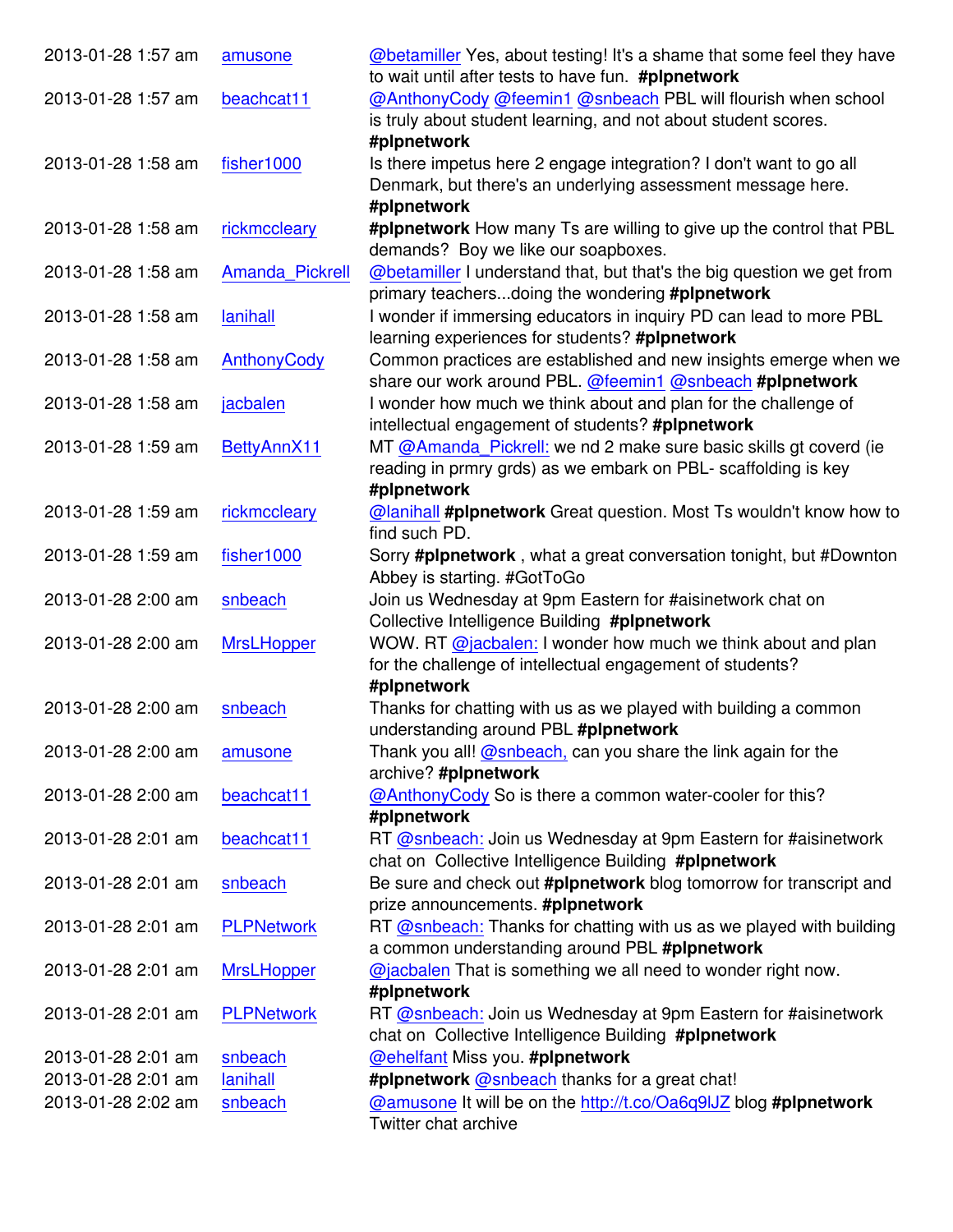| 2013-01-28 2:03 am | snbeach              | ok-- to bed, have the freaking flu. Night everyone. #plpnetwork                                                                                                   |
|--------------------|----------------------|-------------------------------------------------------------------------------------------------------------------------------------------------------------------|
| 2013-01-28 2:04 am | snbeach              | Join #plpnetwork Wednesday at 9pm Eastern for a collaborative<br>#aisinetwork chat on Collective Intelligence Building                                            |
| 2013-01-28 2:05 am | pattigrayson         | <b>@snbeach Just walked in from the airport coming home from EduCon</b><br>& saw this Sorry I missed the chat tonight - feel better!!!<br>#plpnetwork             |
| 2013-01-28 2:08 am | <b>PLPNetwork</b>    | Try not to be too jealous of the #plpnetwork chat prize winners:<br>@MrsLHopper @megeross @daniellawerman @drmmtatom                                              |
| 2013-01-28 2:18 am | <b>PLPNetwork</b>    | Join the <b>#PLPnetwork</b> mailing list for chat invites, quality content, &<br>more. Seriously why haven't you joined already? http://t.co/TCzr3SYd             |
| 2013-01-28 2:19 am | <b>PLPNetwork</b>    | RT @snbeach: Join #plpnetwork Wednesday at 9pm Eastern for a<br>collaborative #aisinetwork chat on Collective Intelligence Building                               |
| 2013-01-28 2:19 am | beachcat11           | RT @PLPNetwork: Join the #PLPnetwork mailing list for chat invites,<br>quality content, & more. Seriously why haven't you joined already?<br>http://t.co/TCzr3SYd |
| 2013-01-28 2:28 am | dperkinsmsu90        | RT @betamiller: To help you do PBL right, please read my my<br>writings http://t.co/s5KczuRX #plpnetwork Lots of stuff I wrote for<br><b>ASCD and Edutopia</b>    |
| 2013-01-28 2:29 am | rajalingam           | RT @rickmccleary: #plpnetwork How many Ts are willing to give up<br>the control that PBL demands? Boy we like our soapboxes.                                      |
| 2013-01-28 2:33 am | megeross             | @PLPNetwork @snbeach thanks for a great 1st tweet session.<br>#plpnetwork                                                                                         |
| 2013-01-28 2:50 am | <b>JAHonkala</b>     | $RT$ @AnthonyCody: Inquiry is what opens the mind to new<br>possibilities. It creates the open ends that make room for us 2 grow.<br>#plpnetwork                  |
| 2013-01-28 2:50 am | sjsbates             | RT @AnthonyCody: @feemin1 @snbeach #plpnetwork I am allergic<br>to the term "standardize." This has been the death of too many good<br>ideas                      |
| 2013-01-28 3:28 am | <b>RealWorldMath</b> | RT @gcarboni: Want Better Classroom Tech? Give Teachers More<br>Time http://t.co/0LYeoxnZ via @edweekteacher #plpnetwork<br>#edchat                               |
| 2013-01-28 4:55 am | gcarboni             | Excellent post on the 5 Characteristics of a Change Agent.<br>#plpnetwork #pact10 #edchat http://t.co/47D2Buln                                                    |
| 2013-01-28 5:29 am | rcgarnett1           | "@AnthonyCody: Inquiry is what opens the mind to new possibilities.<br>It creates the open ends that make room for us 2 grow. #plpnetwork"<br>yes!                |
| 2013-01-28 6:12 am | amdesb               | RT @snbeach: Join us Wednesday at 9pm Eastern for #aisinetwork<br>chat on Collective Intelligence Building #plpnetwork                                            |
| 2013-01-28 6:12 am | amdesb               | RT @snbeach: Join #plpnetwork Wednesday at 9pm Eastern for a<br>collaborative #aisinetwork chat on Collective Intelligence Building                               |
| 2013-01-28 8:09 am | kylauribe            | RT @betamiller: @beachcat11 p for me in PBL is project based<br>learning which can be problem and can be built from passion<br>#plpnetwork                        |
| 2013-01-28 8:10 am | kylauribe            | RT @betamiller: @snbeach Inquiry is an essential element for PBL.<br>Otherwise you are just doing projects #plpnetwork                                            |
| 2013-01-28 8:13 am | kylauribe            | RT @lanihall: http://t.co/Dv27aiUV from Kathy C assidy grade 1<br>making up the rules great pbl #plpnetwork                                                       |
| 2013-01-28 8:48 am | ronaldfisher         | RT @rickmccleary: #plpnetwork A6 How many Ts & curriculum<br>writers really understand the difference between Project oriented<br>learning and PBL?               |